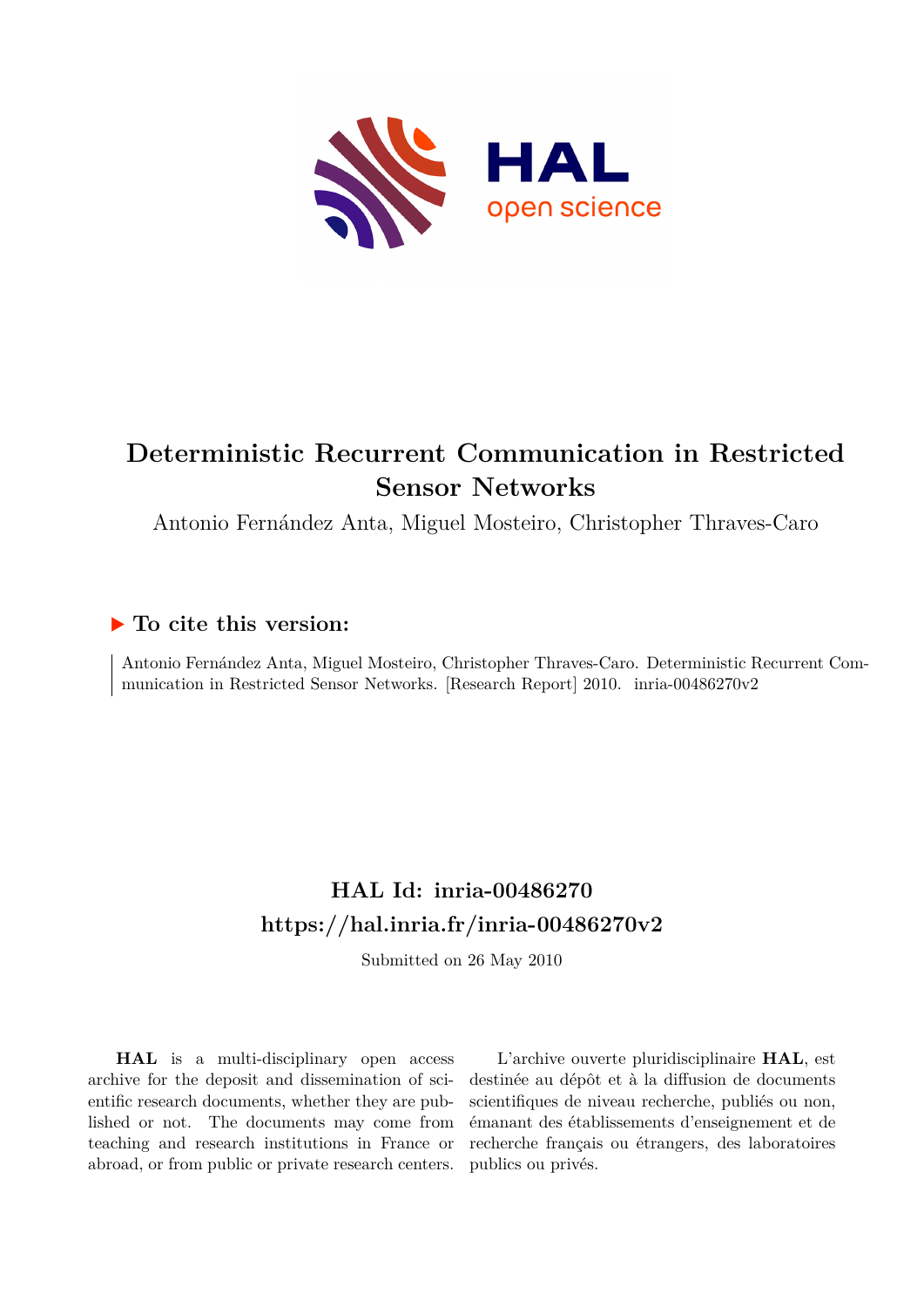# Deterministic Recurrent Communication in Restricted Sensor Networks

Antonio Fernández<sup>\*</sup> Miguel A. Mosteiro<sup>†</sup> Christopher Thraves<sup>‡</sup>

#### **Abstract**

In Sensor Networks, the lack of topology information and the availability of only one communication channel has led research work to the use of randomization to deal with collisions of transmissions. However, the scarcest resource in this setting is the energy supply, and radio communication dominates the sensor node energy consumption. Hence, redundant trials of transmission as used in randomized protocols may be counter-effective. Additionally, most of the research work in Sensor Networks is either heuristic or includes unrealistic assumptions. Hence, provable results for many basic problems still remain to be given. In this paper, we study upper and lower bounds for deterministic communication primitives under the harsh constraints of sensor nodes.

# Keywords

Radio Networks; Sensor Networks; deterministic communication; recurrent communication.

# 1 Introduction

A Sensor Network is a well-studied simplified abstraction of a radio-communication network where nodes are deployed at random over a large area in order to monitor some physical event. Sensor Networks is a very active research area, not only due to the potential applications of such a technology, but also because well-known techniques used in networks cannot be straightforwardly implemented in sensor nodes, due to harsh resource limitations.

Sensor Networks are expected to be used in remote or hostile environments. Hence, random deployment of nodes is frequently assumed. Although the density of nodes must be big enough to achieve connectivity, precise location of specific nodes cannot be guaranteed in such scenario. Consequently, the topology of the network is usually assumed to be unknown, except perhaps for bounds on the total number of nodes and the maximum number of neighbors of any node. In addition, given that in Sensor Networks only one channel of communication is assumed to be available, protocols must deal with collision of transmissions.

<sup>∗</sup>LADyR, GSyC, Universidad Rey Juan Carlos, 28933 Mostoles, Spain; ´ anto@gsyc.escet.urjc.es.

<sup>†</sup>LADyR, GSyC, Universidad Rey Juan Carlos, 28933 Mostoles, Spain; ´ mosteiro@gsyc.escet.urjc.es.

<sup>&</sup>lt;sup>‡</sup>LADyR, GSyC, Universidad Rey Juan Carlos, 28933 Móstoles, Spain; cbthraves@gmail.com.

A preliminary version of this work has appeared in [16].

Preprint submitted to Journal of Parallel and Distributed Computing.

This research was partially supported by the Spanish MICINN under grant no. TIN2008-06735-C02-01 and the Comunidad de Madrid under grant no. S2009TIC-1692. NSF grant CCF 0632838 and EU Marie Curie International Reintegration Grant IRG 210021. And, French ANR project Shaman.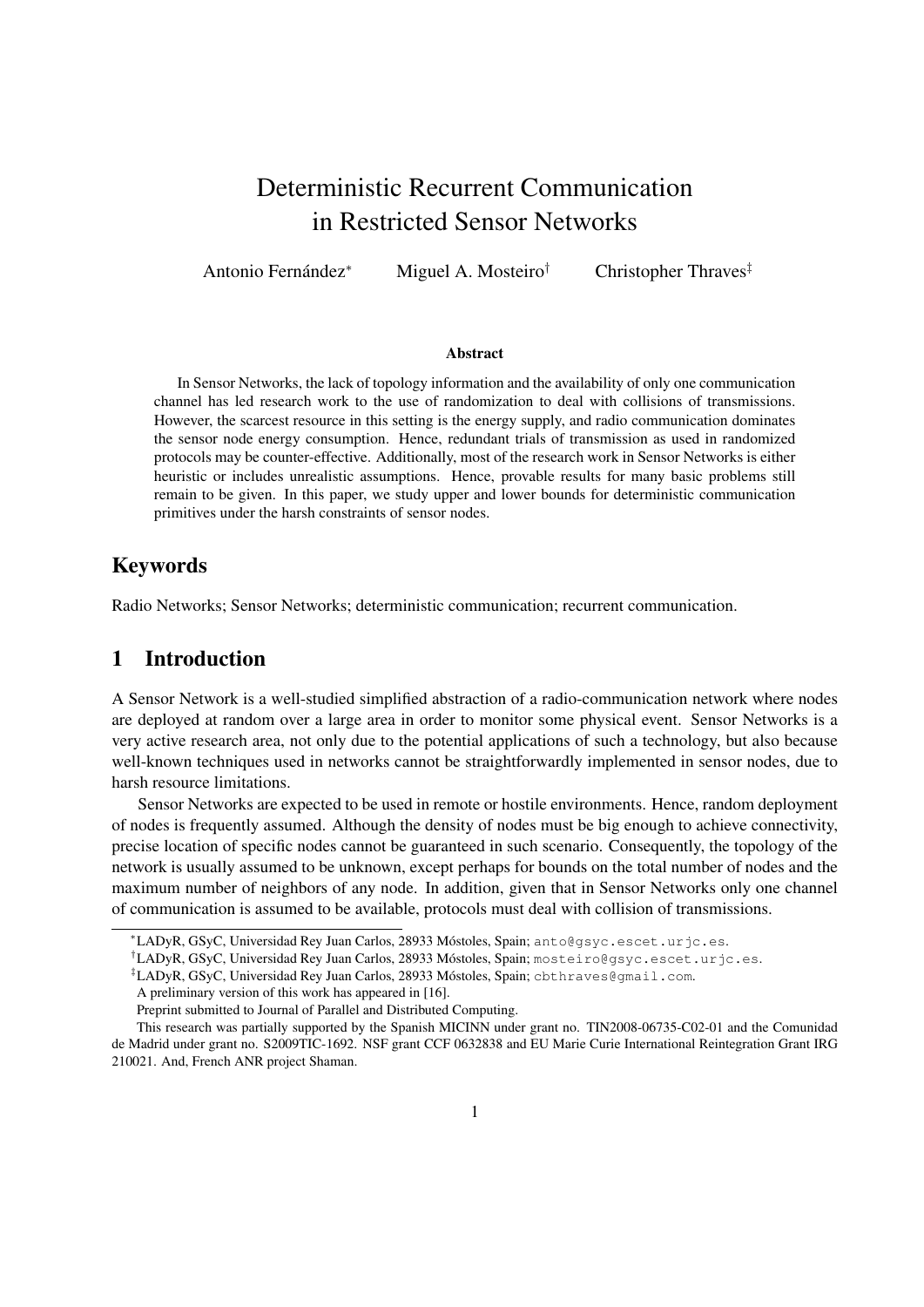Most of the Sensor Network protocols use randomness to deal with collisions and lack of topology information. Randomized protocols are fast and resilient to failures, but frequently rely on redundant transmissions. Given that the most restrictive resource in a Sensor Network is energy and that the dominating factor in energy consumption is the radio communication, deterministic algorithms may yield energy-efficient solutions. In this paper, deterministic communication primitives are studied under the harsh restrictions of sensor nodes.

### 1.1 Model

In this work, we assume a Sensor Network where a total of n nodes are deployed over an area of interest. We model the potential connectivity of nodes as a *Geometric Graph* where *n* nodes are deployed in  $\mathbb{R}^2$ , and a pair of nodes is connected by an undirected edge if and only if they are at an Euclidean distance of at most a parameter r. It is important to stress that this topology models the *potential* connectivity of nodes. However, upon deployment, two neighboring nodes still have to establish a communication link in order to be neighbors in terms of the communication network. The geometric graph model implies a circular-range assumption, which in practice may not be true. However, whenever this is the case, the minimum radius may be taken without extra asymptotic cost.

As customary in Sensor Networks, nodes are assumed to be deployed densely enough to guarantee connectivity and coverage. For adaptive protocols, we assume that nodes can adjust the transmission power among different levels. By adjusting the power of transmission a node is able to effectively adjust its radius of connectivity. Thus, we also assume that connectivity is guaranteed even while using the smallest power of transmission, which introduces only a constant factor overhead.

Although random, the deployment of sensor nodes is not the result of an uncontrolled experiment where any outcome has a positive probability. Hence, we assume that the maximum *degree*, i.e., the maximum number of nodes located within a radius of r of any node, is a known value  $k - 1 < n$ . Each node knows only the total size of the network n, its unique identifier in  $\{1, \ldots, n\}$  and the maximum degree  $k - 1$ . In order to specify the results obtained to the level of constants, we further assume that  $k \geq 6$ . Were not this the case, the same asymptotic results can be proved using the prime number theorem [17].

In addition to topology and connectivity models, an appropriate model of the constraints under which sensor nodes operate has to be defined, in order to properly design and analyze algorithms. As a general framework, we use the Weak Sensor Model, elucidated in [12], including the assumptions described below for completeness. For adaptive protocols, memory size limitations and/or adversarial node-activation schedule will be relaxed to improve in time efficiency.

- Time is assumed to be slotted and all nodes have the same clock frequency, but no global synchronizing mechanism is available.
- It is assumed the presence of an adversary that chooses the time instant at which each node is powered up. Indistinctively, we say that nodes *wake-up*, *start-up*, or are *activated* adversarially.
- Low-information channel contention: The communication among neighboring nodes is through broadcast on a shared channel of communication unique throughout the network, where a node receives a message only if exactly one of its neighbors transmits. If more than one message is sent to a node at the same time, a collision occurs and the node receives the messages garbled. Furthermore, no collision detection mechanism is available and sensors nodes cannot receive and transmit in the same time slot. Therefore a node can not distinguish between a collision and no transmission in its neighborhood. Thus, the channel is assumed to have only two states: transmission and silence/collision.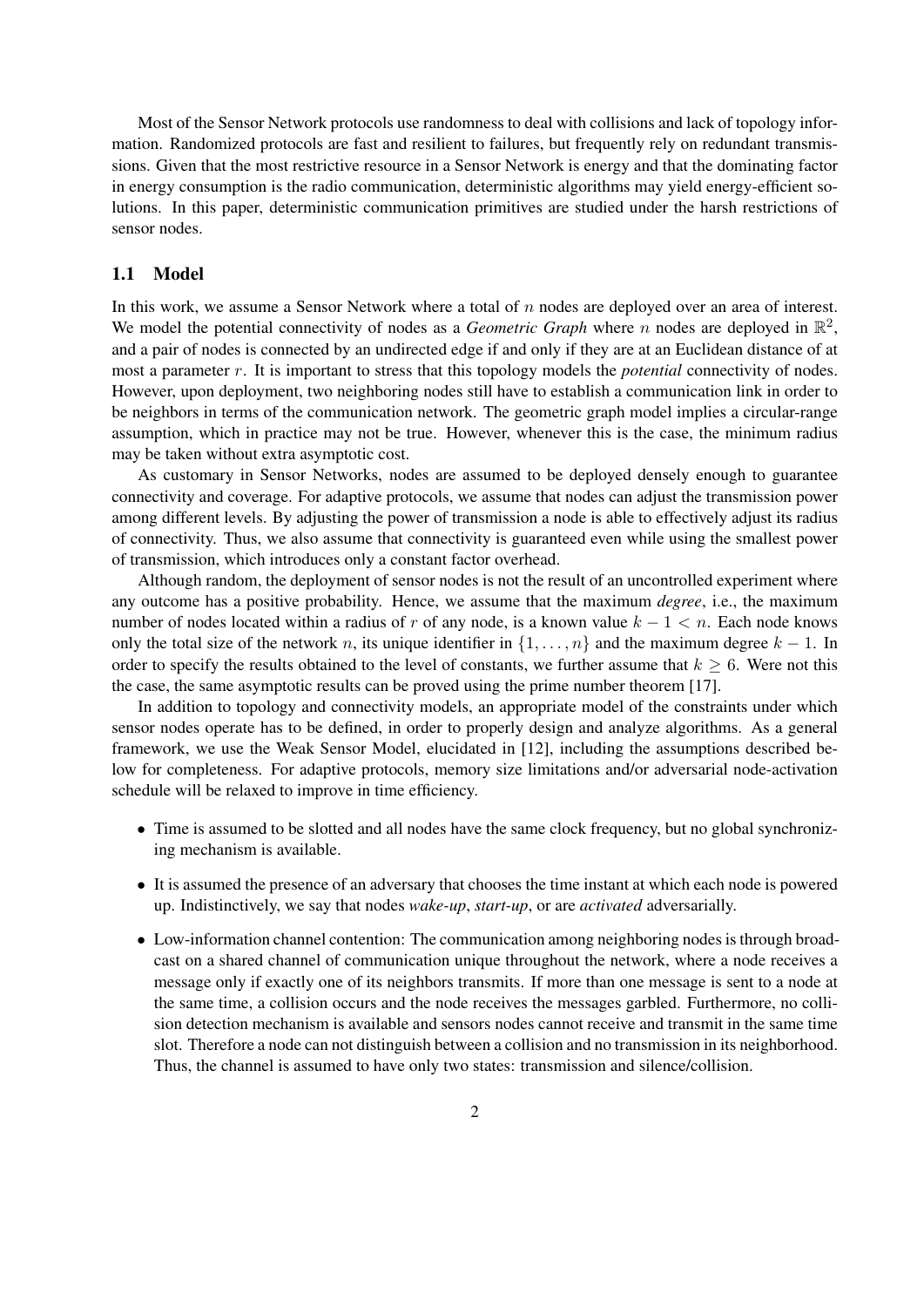- It is assumed that sensor nodes can adjust their power of transmission but only to a constant number of levels, always limited to cover a short range much smaller than 1, and with only one channel of communication available. By adjusting its power of transmission a node is able to effectively adjust its radius of connectivity. Furthermore, we assume that only two levels of power of transmission are available, the maximum power resulting in a radius  $r$  of communication, and a reduced power of transmission that results in the biggest feasible radius smaller or equal than  $r/2$ , the precise value depending on the physical constraints. In the rest of the paper, we will assume a precise value of  $r/2$ for simplicity.
- The memory size of each sensor node is bounded by  $O(1)$  words of  $O(\log n)^1$  bits, unless otherwise stated.
- No position information or distance estimation capabilities are available.

The Weak Sensor Model includes also limits on life cycle due to energy constraints and reliability. We specify how do we model these restrictions in this work after defining the problem and the efficiency metrics studied in Section 1.2.

In order to highlight the relevance of this work, we compare our model with previous models of node constraints. Unless otherwise stated, we model node restrictions as in the Weak Sensor Model [12]. Bar-Yehuda et al. [2] used a formal model of Radio Network, which additionally includes topology assumptions, that specifies many of the node restrictions here, including limits on contention resolution, but they make no mention of computational limits such as small memory. Later on, more restrictions have been added to the model in various papers, such as in the unstructured Radio Network model of Kuhn et al. [21]. Notice that the unstructured Radio Network model does not include all the restrictions of our model. For instance, that model does not include limits on the number of levels of transmission power and lack of position information. But, more importantly, the unstructured Radio Network model does not include limits on memory size, a fundamental restriction [23].

In a time slot, an active node can be in one of two states, namely *transmission* or *reception*. We denote a temporal sequence of states of a node as a *schedule of transmissions*, or simply a *schedule* when the context is clear.

### 1.2 Problem Definition

An expected application of Sensor Networks is to continuously monitor some physical phenomena. Hence, in this paper, the problem we address is to guarantee that each active node can communicate with all of its neighboring active nodes infinitely many times. The actual use of such a capability will depend of course on the availability of *application messages* to be delivered. Our goal is to give guarantees on the energy cost and the time delay of the communication only, leaving aside the overhead due to queuing or other factors.

In Radio Networks, messages are successfully delivered by means of non-colliding transmissions. Noncolliding transmissions in single-hop Radio Networks are clearly defined: the number of transmitters must be exactly one. However, in a multi-hop scenario such as Sensor Networks the same transmission may be correctly received by some nodes and collide with other transmissions at other nodes. Thus, a more precise definition is necessary. If in a given time slot exactly one of the adjacent neighbors of a node  $x$ transmits, and x itself is receiving, we say that there was a *clear reception* at x in that time slot. Whereas, in the case where a node transmits a message in a given time slot, and no other node within *two* hops of the

<sup>&</sup>lt;sup>1</sup>Througout this paper,  $log$  means  $log_2$  unless otherwise stated.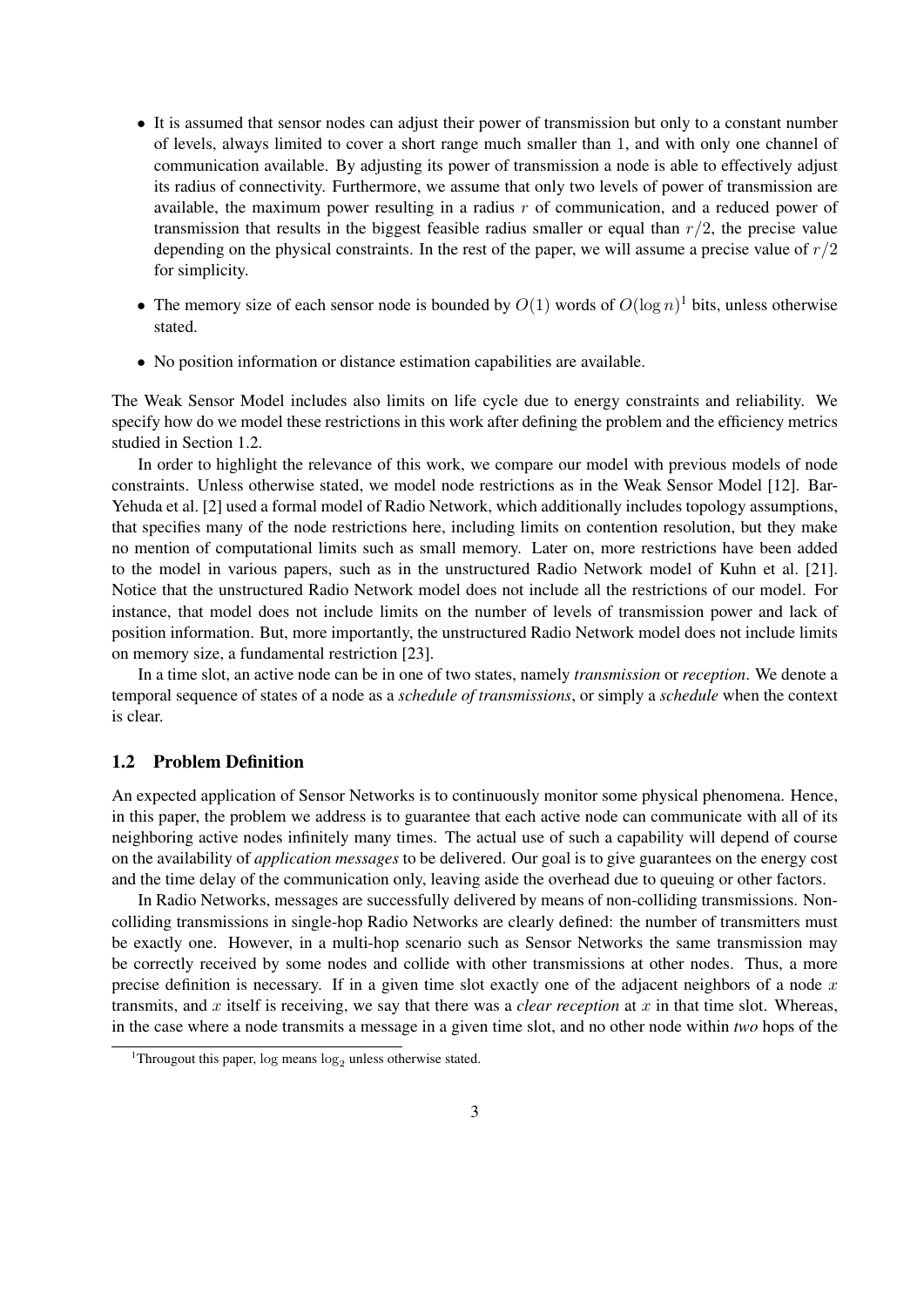transmitter transmits in the same time slot, we say that there was a *clear transmission*. Notice that when a clear transmission is produced by a node, all its neighbors clearly receive at the same time. Of course, in a single-hop network both problems are identical.

In this paper, our goal is to guarantee that each node communicates with all of its at most  $k-1$  neighbors. Hence, a closely-related communication primitive known as *selection* is relevant for our purposes. In the selection problem, each of k *active* nodes of a single-hop Radio Network hold a different message that has to be delivered to all the active nodes. Once its message is successfully transmitted, a node becomes inactive. Given that we want to guarantee communication forever, in this paper, we give upper and lower bounds for generalizations of the selection problem that we define as follows.

Definition 1. *Given a single-hop Radio Network of* n *nodes where* k *of them are activated possibly at different times, in order to solve the* Recurring Selection *problem every active node must clearly transmit infinitely many times.*

For multihop networks, based on the distinction between clear reception and transmission, we define the following two problems.

Definition 2. *Given a Sensor Network of* n *nodes and maximum degree* k − 1*, where upon activation, possibly at different times, nodes stay active forever, in order to solve the* Recurring Reception *problem every active node must clearly receive from all of its active neighboring nodes infinitely many times.*

Definition 3. *Given a Sensor Network of* n *nodes and maximum degree* k − 1*, where upon activation, possibly at different times, nodes stay active forever, in order to solve the* Recurring Transmission *problem every active node must clearly transmit to all of its active neighboring nodes infinitely many times.*

Given that protocols for such problems run forever, we need to establish a metric to evaluate energy cost and time efficiency. Let  $R_u^i(v)$ ,  $i > 1$ , be the number of transmissions of u between the  $(i-1)^{th}$  and the  $i^{th}$ clear receptions of application messages from u at v, and  $R_u(v) = \max_i R_u^i(v)$ . In order to measure time we denote  $\Delta R_u^i(v)$  the time (number of time slots) that are between the  $(i-1)^{th}$  and the  $i^{th}$  clear receptions from u at v, and  $\Delta R_u(v) = \max_i \Delta R_u^i(v)$ . Similarly, Let  $T^i(u)$  be the number of transmissions from u between the  $(i-1)$ <sup>th</sup> and the i<sup>th</sup> clear transmissions from u, and  $T(u) = \max_i T^i(u)$ ; and let  $\Delta T^i(u)$  be the time between the  $(i-1)$ <sup>th</sup> and the i<sup>th</sup> clear transmission from u, and  $\Delta T(u) = \max_i \Delta T^i(u)$ .

We define the *message complexity* of a protocol for Recurring Reception as  $\max_{(u,v)} R_u(v)$ , over all pairs  $(u, v)$  of adjacent nodes; and for Recurring Transmission as  $\max_u T(u)$  over all nodes u. We define the *delay* of a protocol for Recurring Reception as  $\max_{(u,v)} \Delta R_u(v)$ , over all pairs  $(u, v)$  of adjacent nodes; and for Recurring Transmission as  $\max_u \Delta T(u)$  over all nodes u. Any of these definitions is valid for the Recurring Selection problem since clear transmissions and clear receptions are the same event in a singlehop network.

Unless otherwise stated, throughout the paper we assume the presence of an adversary that gets to choose the time step of activation of each node. Additionally, for Recurring Selection, the adversary gets to choose which are the active nodes; and for Recurring Reception and Recurring Transmission, given a topology where each node has at most  $k - 1$  adjacent nodes, the adversary gets to choose which is the identity of each node. In other words, the adversary gets to choose which of the  $n$  schedules is assigned to each node.

Constraints such as limited life cycle and unreliability imply that nodes may power on and off many times. Were such a behaviour unrestricted and controlled by an unbounded adversary, the delay of any protocol could be infinite. Therefore, we assume that active nodes that become inactive are not activated back. The study of the problem under other models of adversarial failures is left for future work.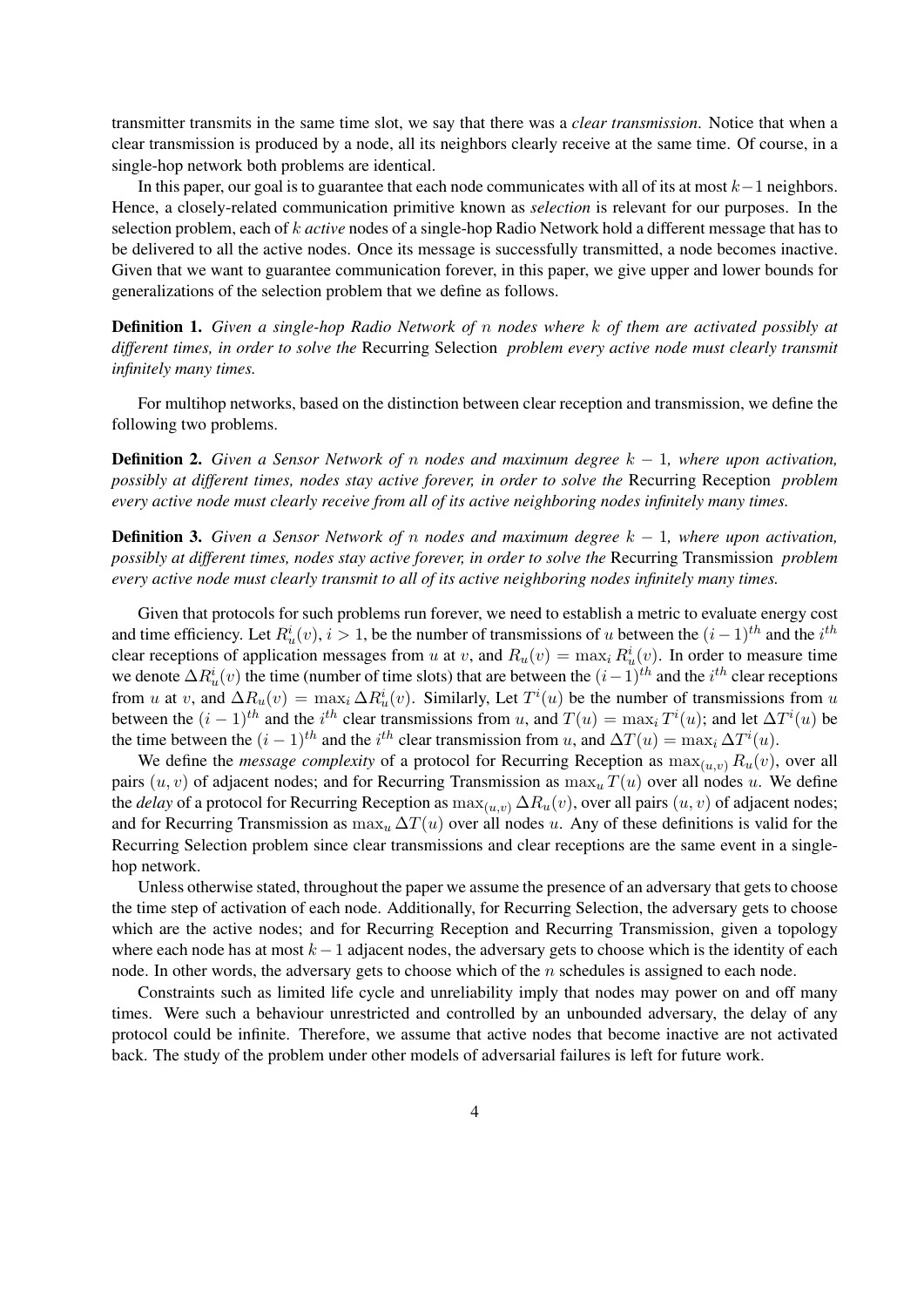### 1.3 Related Work

In [1], Alon, Bar-Noy, Linial and Peleg gave a deterministic distributed protocol to simulate the message passing model in radio networks. Using this technique, each node receives a transmission of all its neighbors after  $O(k^2 \log^2 n / \log(k \log n))$  steps. Unfortunately, simultaneous activation of nodes and  $\omega(\log n)$  memory size is required. In the same paper, lower bounds for this problem are also proved by showing bipartite graphs that require  $\Omega(k \log k)$  rounds. Bipartite graphs with maximum degree  $\omega(1)$  are not embeddable in geometric graphs therefore these bounds do not apply to our setting.

The question of how to diseminate information in Radio Networks has led to different well-studied important problems such as *Broadcast* [2, 22] or *Gossiping* [4, 24]. However, deterministic solutions for these problems [5, 6, 8, 10] include assumptions such as simultaneous startup or the availability of a global clock, which are not feasible in Sensor Networks.

The selection problem previously defined was studied [20] in *static* and *dynamic* versions. In static selection all nodes are assumed to start simultaneously, although the choice of which are the active nodes is adversarial. Instead, in the dynamic version, the activation schedule is also adversarial. For static selection, Komlos and Greenberg showed in [19] a non-constructive upper bound of  $O(k \log(n/k))$  to achieve *one* successful transmission. More recently, Clementi, Monti, and Silvestri showed for this problem in [9] a tight lower bound of  $\Omega(k \log(n/k))$  using intersection-free families. For k distinct successful transmissions, Kowalski presented in [20] an algorithm that uses  $(2^{\ell-1}, 2^{\ell}, n)$ -selectors for each  $\ell$ . By combining this algorithm and the existence upper bound of [3] a  $O(k \log(n/k))$  is obtained. Using Indyk's constructive selector, a  $O(k \text{ polylog } n)$  is also proved. These results take advantage of the fact that in the selection problem nodes turn off upon successful transmission. For dynamic selection, Chrobak, Gasieniec and Kowalski [7] proved the existence of  $O(k^2 \log n)$  for dynamic 1-selection. Kowalski [20] proved  $O(k^2 \log n)$  and claimed  $\Omega(k^2/\log k)$  both by using the probabilistic method, and  $O(k^2 \text{ polylog } n)$  using Indyk's selector.

A related line of work from combinatorics is (k, n)*-selective families*. Consider the subset of nodes that transmit in each time slot. A family R of subsets of  $\{1, \ldots, n\}$  is  $(k, n)$ -selective, for a positive integer k, if for any subset Z of  $\{1,\ldots,n\}$  such that  $|Z| \leq k$  there is a set  $S \in \mathcal{R}$  such that  $|S \cap Z| = 1$ . In terms of Radio Networks, a set of n sequences of time slots where a node transmits or receives is  $(k, n)$ -selective if for any subset  $Z$  of  $k$  nodes, there exists a time slot in which exactly one node in the subset transmits. In [18] Indyk gave a constructive proof of the existence of  $(k, n)$ -selective families of size  $O(k \text{ polylog } n)$ . A natural generalization of selective families follows.

**Definition 4.** *[3] Given integers* k, m, and n, with  $1 \le m \le k \le n$ , we say that a boolean matrix M with t *rows and* n *columns is a* (k, m, n)*-selector if any submatrix of* M *obtained by choosing* k *out of* n *arbitrary columns of* M *contains at least* m *distinct rows of the identity matrix* I<sup>k</sup> *. The integer* t *is the size of the* (k, m, n)*-selector.*

In [11] Dyachkov and Rykov showed that  $(k, m, n)$ -selectors must have size  $\Omega(\min\{n, k^2 \log_k n\})$ when  $m = k$ . Recently in [3], it was shown that  $(k, k, n)$ -selectors must have size  $t \ge (k-1)^2 \log n/(4 \log(k-1))$  $1) + O(1)$ ) using superimposed codes. In the same paper, it was shown the existence of  $(k, k, n)$ -selectors of size  $O(k^2 \ln(n/k)).$ 

Regarding randomized protocols, an optimal  $O(D + k)$ -algorithm for gossiping in a Sensor Network of diameter  $D$  was presented in [14]. The algorithm includes a preprocessing phase that allows to achieve global synchronism and to implement a collision detection mechanism. After that, nodes transmit their message to all neighboring nodes within  $O(k + \log^2 n \log k)$  steps with high probabiliy. The expected message complexity of such phase is  $O(\log n + \log^2 k)$ . A non-adaptive randomized algorithm that achieves one clear transmission for each node w.h.p. in  $O(k \log n)$  steps was shown in [13]. The expected message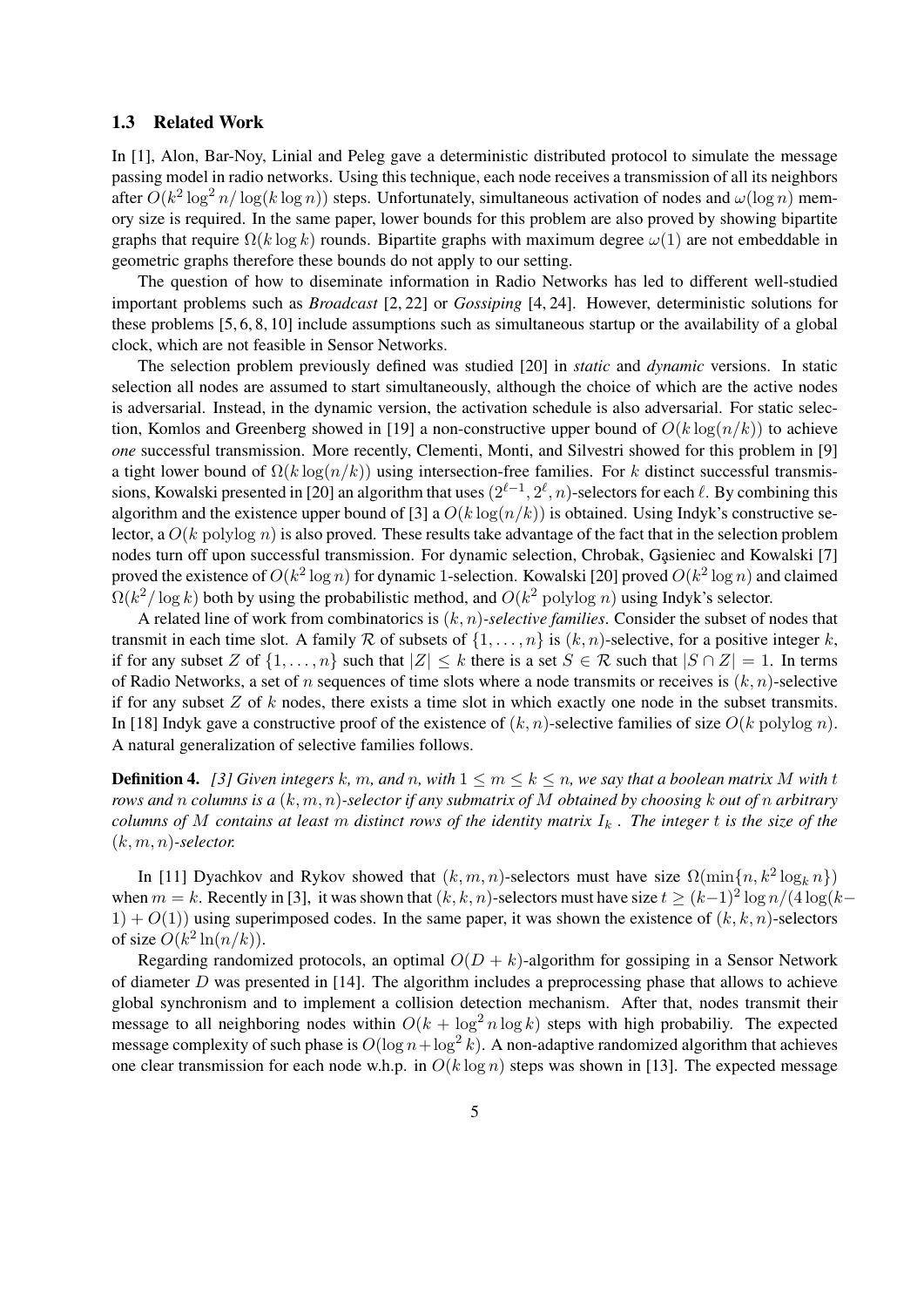complexity of such a protocol is  $O(\log n)$ . In the same paper it was shown that such a running time is optimal for fair protocols, i.e., protocols where all nodes are assumed to use the same probability of transmission in the same time slot.

### 1.4 Our Results

Our objective is to find deterministic algorithms that *minimize the message complexity* and, among those, algorithms that attempt to minimize the delay. As in [19], we say that a protocol is *oblivious* if the sequence of transmissions of a node does not depend on the messages received. Otherwise, we call the protocol *adaptive*. We study deterministic oblivious and adaptive protocols for Recurring Selection, Recurring Reception and Recurring Transmission. These problems are particularly difficult due to the arbitrary activation schedule of nodes. In fact, the study of oblivious protocols is particularly relevant under adversarial activation of nodes, given their simplicity as compared with adaptive protocols where usually different phases need to be synchronized. If we were able to weaken the adversary assuming that all nodes are activated simultaneously, as it is customary in the more general Radio Network model, the following well-known oblivious algorithm would solve these problems optimally.

> *For each node* i*, node i transmits in time slot*  $t = i + jn$ ,  $\forall j \in \mathbb{N} \cup \{0\}$ .

The message complexity for this algorithm is 1 which of course is optimal. To see why the delay of  $n$  is optimal for a protocol with message complexity 1, assume that there is an algorithm with smaller delay. Then, there are at least two nodes that transmit in the same time slot. If these nodes are placed within one-hop their transmissions will collide, hence increasing the message complexity.

We first study oblivious protocols. We show that the message complexity of any oblivious deterministic protocol for these problems is at least  $k$ . Then, we present a message-complexity optimal oblivious deterministic protocol, which we call Primed Selection, with delay at most  $k(n + k)(\ln(n + k) + \ln \ln(n + k))$ . We then evaluate the time efficiency of such a protocol studying lower bounds for these problems. Since a lower bound for Recurring Selection is also a lower bound for Recurring Reception and Recurring Transmission, we concentrate on the first problem. By giving a mapping between  $(m, k, n)$ -selectors and Recurring Selection, we establish that  $\Omega(k^2 \log n / \log k)$  is a lower bound for the delay of any protocol that solves Recurring Selection. Maintaining the optimal message complexity may be a good approach to improve this bound. However, the memory size limitations motivates the study of protocols with some form of periodicity. Using a simple argument we show that the delay of any protocol that solves Recurring Selection is in  $\Omega(kn)$ , for the important class of *equiperiodic protocols*, i.e., protocols where each node transmits with a fixed frequency. Finally, we show that choosing appropriately the periods that nodes use, for  $k \leq n^{1/(2\log\log n)} - \log n$  Primed Selection is also optimal delay-wise for equiperiodic protocols. Given that most of the research work in Sensor Networks assumes a logarithmic one-hop density of nodes, Primed Selection is optimal in general for most of the values of  $k$  and the delay is only a logarithmic factor from optimal for arbitrary graphs.

Moving to adaptive protocols, we show how to implement a preprocessing phase using Primed Selection so that the delay is reduced to  $O(k^2 \log k)$  relaxing the node-memory size and to an asymptotically optimal  $O(k)$  additionally limiting the adversarial wake-up schedule.

To the best of our knowledge, no message-complexity lower bounds for recurring communication with randomized oblivious protocols have been proved. Nevertheless, the best algorithm known to solve Recurring Selection w.h.p. is to repeatedly transmit with probability  $1/k$  which solves the problem with delay  $O(k \log n)$  and expected message complexity in  $O(\log n)$ . Therefore, deterministic protocols outperform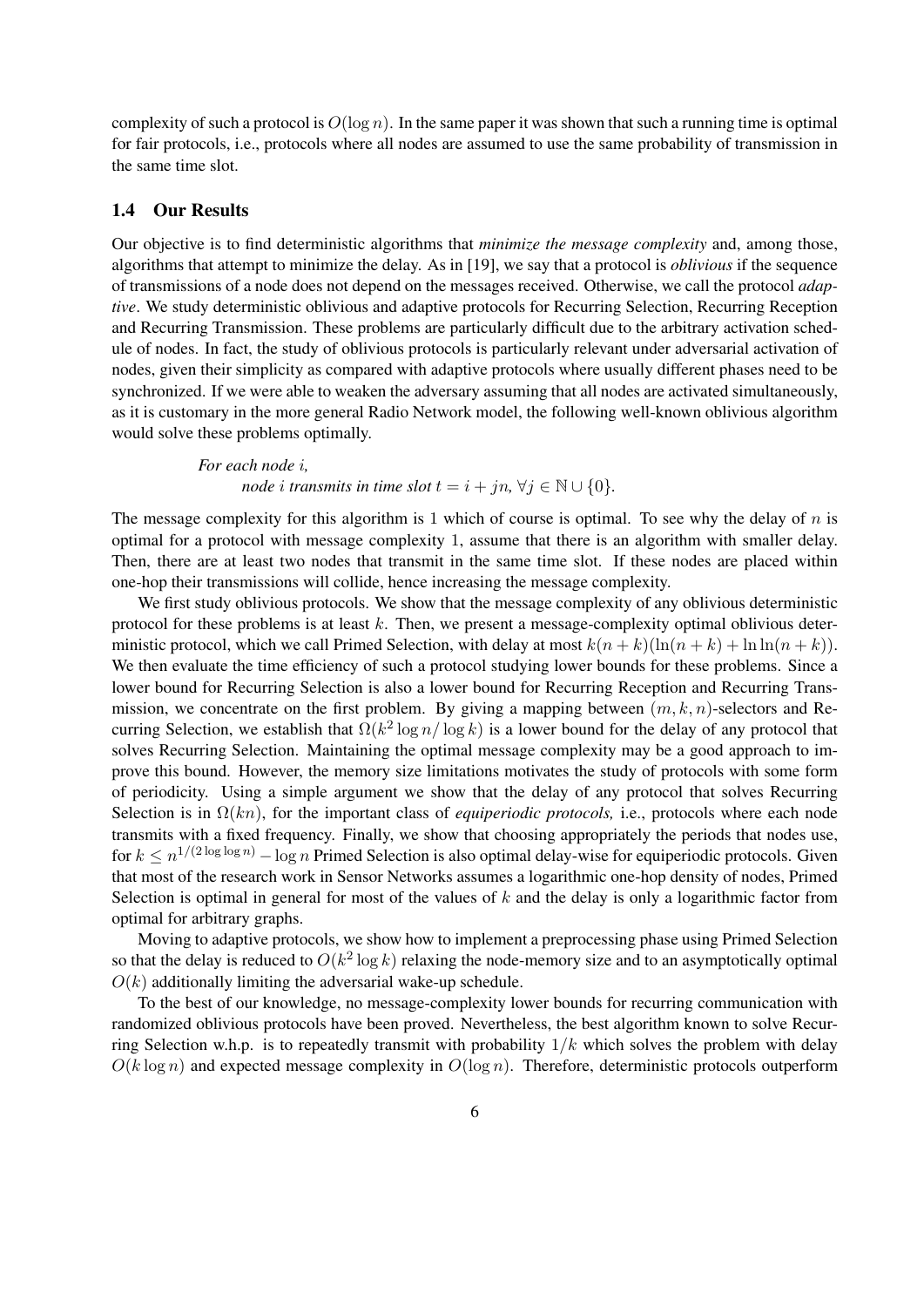this randomized algorithm for  $k \in o(\log n)$  and for settings where the task has to be solved with probability 1.

## 1.5 Roadmap

Oblivious and adaptive protocols are studied in Sections 2 and 3 respectively. Lower bounds are studied for message complexity in Section 2.1 and for the delay in Section 2.3. The Primed Selection oblivious protocol is presented and analyzed in Section 2.2. An improvement of this algorithm for most of the values of  $k$  is shown in Section 2.4 whereas adaptive protocols that use Primed Selection are given in Sections 3.1 and 3.2. We finish with some acknowledgements.

# 2 Oblivious Protocols

## 2.1 Message-Complexity Lower Bound

The message complexity for Recurring Selection is at least  $k$ . To see why, consider the adversarial nodeactivation schedule. For any given protocol, the adversary may choose the time of activation of some subset of k nodes so that, within an interval of time steps where one of them produces its first  $k + 1$  transmissions, only the first and the last one are successful, and the others fail due to collision with other  $k-1$  transmissions. We establish formally this observation in the following theorem.

Theorem 1. *Any oblivious deterministic algorithm that solves the Recurring Selection problem, on an* n*node single-hop Radio Network where* k *nodes are activated, possibly at different times, has a message complexity of at least* k*.*

A lower bound on the message complexity of any protocol that solves Recurring Selection is also a lower bound for Recurring Reception and Recurring Transmission, an observation that we formalize in the following theorem.

**Theorem 2.** Given an n-node multihop Radio Network, where the maximum degree is  $k - 1 < n$ , and *nodes are activated possibly at different times, any oblivious deterministic algorithm that solves the Recurring Reception problem, and any oblivious deterministic algorithm that solves the Recurring Transmission problem, has a message complexity of at least* k*.*

*Proof.* We concentrate on proving the claim for Recurring Reception. The same argument can be used for Recurring Transmission. For the sake of contradiction, assume that there exists a protocol  $P$  that solves Recurring Reception with message complexity  $t < k$ . As argued in Section 2.2, given that at most k nodes are activated in a one-hop Radio Network where the Recurring Selection problem must be solved, the maximum degree on such network is at most  $k - 1$ . Thus, the protocol  $P$  can be used to solve Recurring Selection. But this is contradiction with Theorem 1 where it was proved that the message complexity of any Recurring Selection protocol is at least k.  $\Box$ 

## 2.2 A Message-Complexity-Optimal Protocol: Primed Selection

In the following sections we present our *Primed Selection* protocol for deterministic communication. Such a protocol solves Recurring Selection, Recurring Reception and Recurring Transmission with the same asymptotic cost. For clarity, we first analyze the protocol for Recurring Selection, then we extend the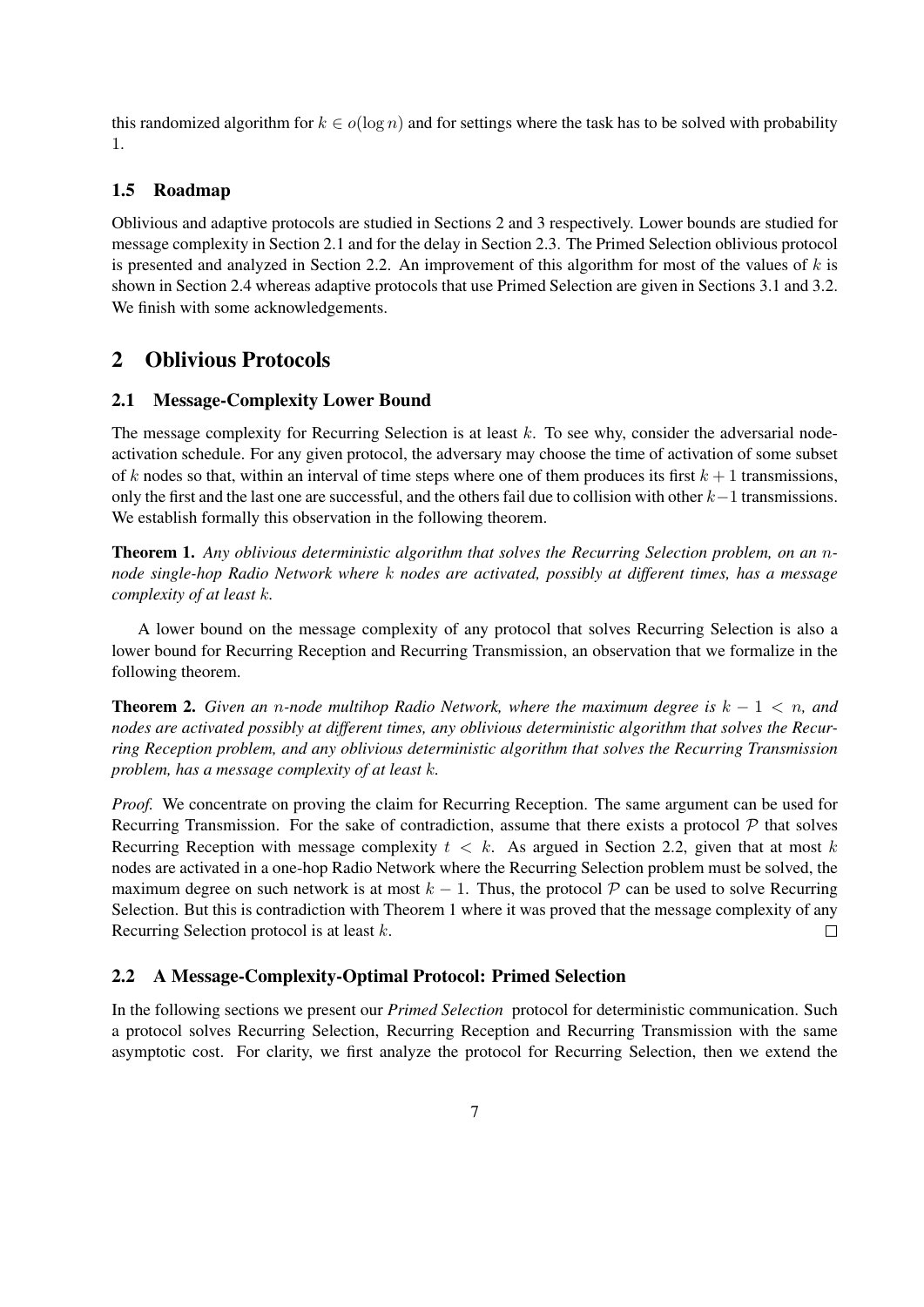analysis to Recurring Reception and finally we argue why Recurring Transmission is solved with the same asymptotic cost.

A static version of the Recurring Selection problem, where  $k$  nodes are activated simultaneously, may also be of interest. For the case  $k = 2$ , a  $(k \log_k n)$ -delay protocol can be given recursively applying the following approach. First, evenly split the nodes in two subsets. Then, in the first step one subset transmits and the other receives and in the next one the roles are reversed. Finally, recursively apply the same process to each subset.

Recurring Selection. Recall that the choice of which are the active nodes and the schedule of activations is adversarial. In principle,  $k$  different schedules might suffice to solve the problem. However, if only  $s$ different schedules are used, for any  $s < n$  there exists a pair of nodes with the same schedule. Then, since the protocols are oblivious, if the adversary activates that pair at the same time the protocol would fail. Instead, we define a set of schedules such that each node in the network is assigned a different one.

We assume that, for each node with ID i, a prime number  $p(i)$  has been stored in advance in its memory so that  $p(1) = p_j < p(2) = p_{j+1} \dots p(n) = p_{j+n-1}$ . Where  $p_\ell$  denotes the  $\ell$ -th prime number and  $p_j$  is the smallest prime number bigger than k. Notice that the biggest prime used is  $p(n) < p_{n+k} \in O(n \log n)$ by the prime number theorem [17]. Hence, its bit size is in  $O(\log n)$ . Thus, this protocol works in a smallmemory model. The algorithm, which we call *Primed Selection* is simple to describe.

> *For each node i* with assigned prime number  $p(i)$ , *node i transmits* with period  $p(i)$ .

Theorem 3. *Given a one-hop Radio Network with* n *nodes, where* k *nodes are activated perhaps at different times and*  $6 \leq k \leq n$ , Primed Selection solves the Recurring Selection problem with delay at most  $k(n + 1)$  $k(\ln(n+k) + \ln \ln(n+k))$  *and optimal message complexity per successful transmission of k.* 

*Proof.* If no transmission collides with any other transmission we are done, so let us assume that there are some collisions. Consider a node i whose transmission collides with the transmission of a node  $j \neq i$  at time  $t_c$ . Since  $p(i)$  and  $p(j)$  are coprimes, the next collision among them occurs at  $t_c + p(i)p(j)$ . Since  $p(i)p(j) > p(i)k$ , j does not collide with i within the next  $kp(i)$  steps. Node i transmits at least k times within the interval  $(t_c, t_c + kp(i))$ . There are at most  $k - 1$  other active nodes that can collide with i. But, due to the same reason, they can collide with i only once in the interval  $[t_c, t_c + kp(i)]$ . Therefore, i transmits successfully at least once within this interval. In the worst case  $i = n$ , so the delay is at most  $kp(n) < kp_{n+k}$ . Given that  $p_x < x(\ln x + \ln \ln x)$  for any  $x \ge 6$  [26], the claimed time delay follows. Since every node transmits successfully at least once every  $k$  transmissions, the message complexity is  $k$ , which is optimal as shown in Theorem 1.  $\Box$ 

#### Recurring Reception.

Although Recurring Selection is defined for a one-hop network of  $n$  nodes and, consequently, the maximum degree is potentially  $n - 1$ , the definition of the problem restricts the number of active nodes to k. Thus, the maximum degree is limited to  $k-1$  as in Recurring Reception and Recurring Transmission. Thus, a protocol for any of the latter problems can be used to solve Recurring Selection. The reverse is not so clear because two additional issues appear: the restrictions of sensor nodes and the interference among one-hop neighborhoods. As mentioned, Primed Selection works under the constraints of the Weak Sensor Model. We show in this section that interference is also handled.

Recall that in the Recurring Reception problem  $n$  nodes of a Sensor Network are activated, possibly at different times, the maximum number of neighbors of any node is bounded by some value  $k - 1 < n$ , and every active node must receive from all of its active neighboring nodes periodically forever. The non-active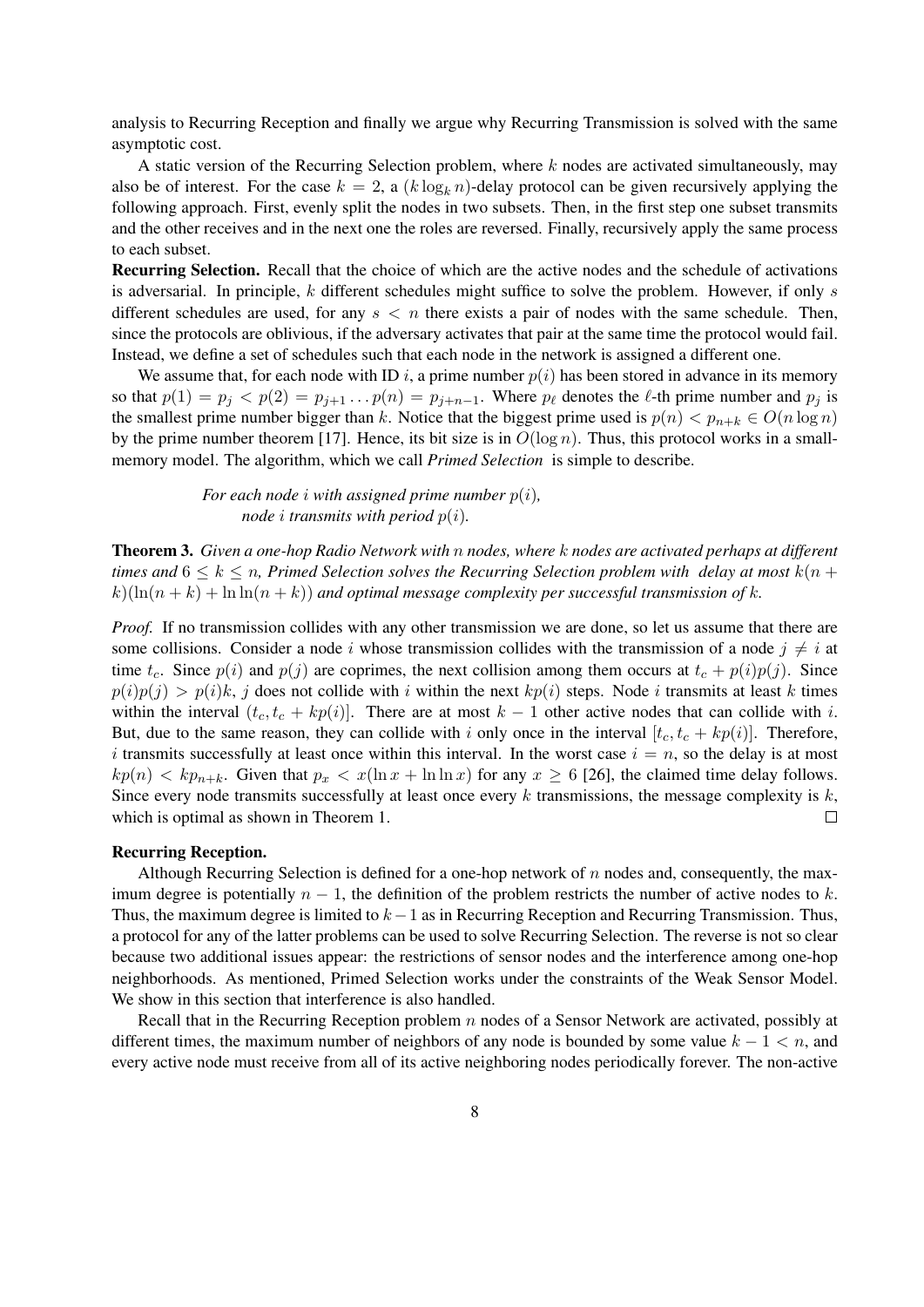nodes do not participate in the protocol. Recall that the choice of which are the active nodes and the schedule of activations is adversarial.

Theorem 4. *Given a Sensor Network with* n *nodes, where the maximum number of nodes adjacent to any node is* k − 1 *and* 6 ≤ k ≤ n*, Primed Selection solves the Recurring Reception problem with delay at most*  $k(n + k)(\ln(n + k) + \ln(n + k))$  *and optimal message complexity per reception of k.* 

*Proof.* Consider any node u and the set of its adjacent nodes  $N(u)$ . If u receives the transmissions of all its neighbors without collisions we are done. Otherwise, consider a pair of nodes  $i, j \in N(u)$  that transmit –hence, collide at u– at time  $t_c$ . Since  $p(i)$  and  $p(j)$  are coprimes, the next collision among them at u occurs at time  $t_c + p(i)p(j)$ . Since  $p(i)p(j) > p(i)k$ , j does not collide with i at u within the next  $kp(i)$  steps. Node *i* transmits at least k times within this interval. There are at most  $k - 2$  other nodes adjacent to u that can collide with i at u, and of course u itself can collide with i at u. But, due to the same reason, they can collide with i at u only once in the interval  $[t_c, t_c + kp(i)]$ . Therefore, i transmits without collision at u at least once within this interval. Since  $i \leq n$ , the delay is at most  $kp(n) < kp_{n+k}$ , which is at most  $k(n + k)(\ln(n + k) + \ln \ln(n + k))$  as proved in [25] for  $n + k \ge 6$ . Thus, the claimed time delay follows. The transmission of every node is received by some neighboring node at least once every  $k$  transmissions, which is optimal as shown in Theorem 1.  $\Box$ 

Recurring Transmission. Observe that Primed Selection solves the Recurring Transmission problem also, modulo an additional factor of 7 in the analysis, because any two-hop neighborhood has at most  $7k$  nodes, by a simple geometric argument based on the optimality of an hexagonal packing [15].

#### 2.3 Delay Lower Bounds

De Bonis, Gasieniec and Vaccaro have shown [3] a lower bound of  $((k - m + 1)(m - 1)/(k - m + 1))$  $(1)^2/(4 \log(\lfloor (m-1)/(k-m+1) \rfloor) + O(1))) \log(n/(k-m+1))$  on the size of  $(k, m, n)$ -selectors when  $1 \leq m \leq k \leq n$  and  $k < 2m - 2$ . When  $m = k > 2$ , this lower bound gives a lower bound of  $\Omega(k^2 \log n / \log k)$  for the delay of any protocol that solves Recurring Selection. To see why, recall Definition 4.

Now, assume that there exists a protocol  $P$  for Recurring Selection with delay in  $o(k^2 \log n / \log k)$ . Recall that a protocol for Recurring Selection is a set of schedules of transmissions. Assuming that all nodes start simultaneously, consider such a set of schedules. By definition of Recurring Selection, for each choice of k schedules of P, i.e., active nodes, there exists a positive integer  $t \in o(k^2 \log n / \log k)$  such that in every time interval of length t each active node must achieve at least one non-colliding transmission.

Representing a transmission with a 1 and a reception with a 0, the set of schedules can be mapped to a matrix M where each time step is a row of M and each schedule is a column of M. The arbitrary choice of k active nodes is equivalent to choosing k arbitrary columns of M. The time steps where each of the k active nodes achieve non-colliding transmissions gives the  $m = k$  distinct rows of the identity matrix  $I_k$  in M. Therefore, there exists a  $(k, k, n)$ -selector of size in  $o(k^2 \log n / \log k)$  which violates the aforementioned lower bound. Thus,  $\Omega(k^2 \log n / \log k)$  is a lower bound for the delay of any protocol that solves Recurring Selection and, as shown before, a lower bound for Recurring Selection is a lower bound for Recurring Reception and Recurring Transmission.

Recall that our main goal is to minimize the message complexity. Hence, this lower bound might be increased if we maintain the constraint of  $k$  message complexity. Nevertheless, in order to obtain a better lower bound, we will use the memory size constraint present in the Weak Sensor Model (and any Radio Network for that matter) which leads to protocols with some form of periodicity.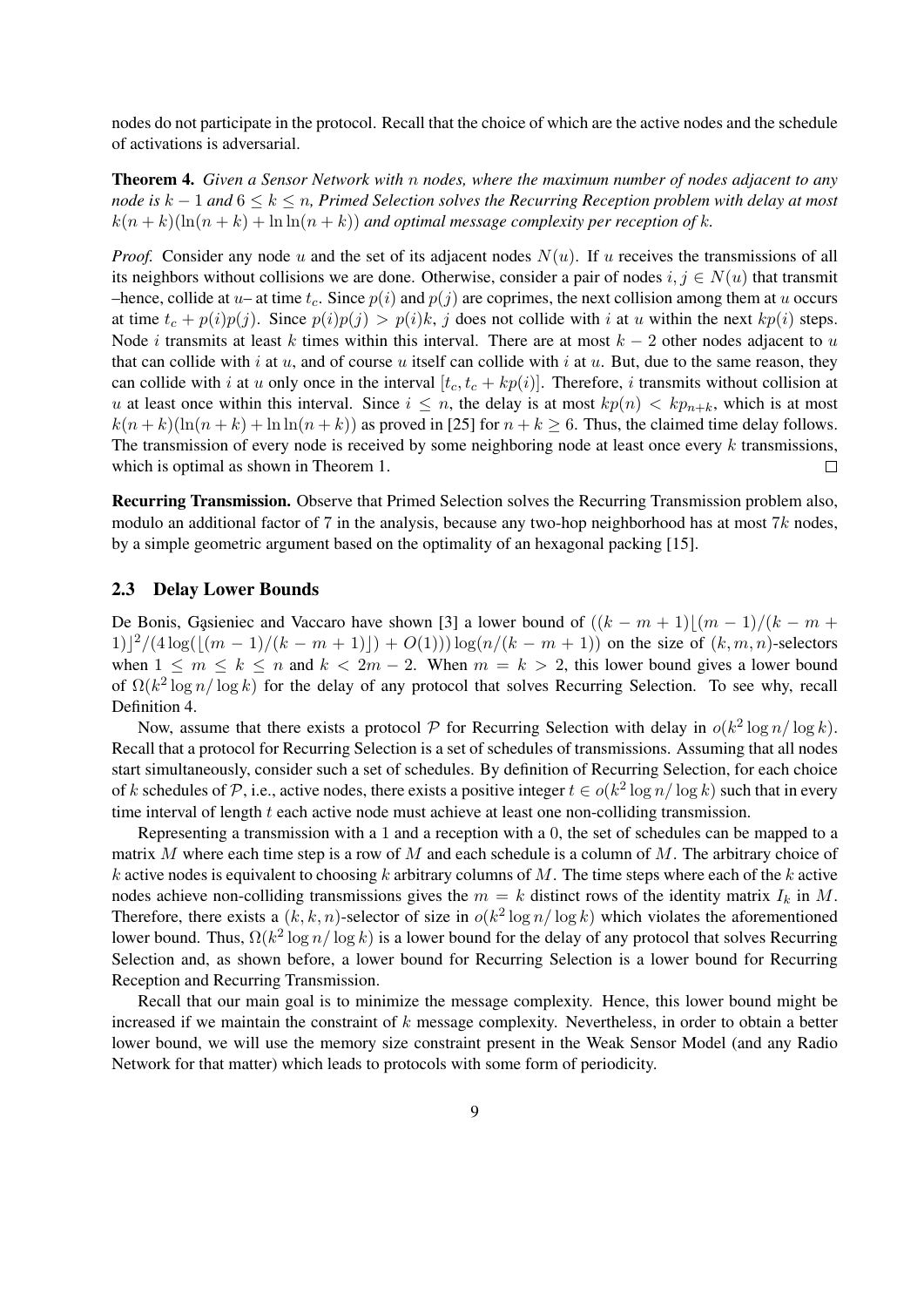We define an *equiperiodic protocol* as a set of schedules of transmissions where, in each schedule, every two consecutive transmissions are separated by the same number of time slots. A simple lower bound of  $\Omega(kn)$  steps for the delay of any equiperiodic protocol that solves Recurring Selection can be observed as follows. *n* different periods are necessary otherwise two nodes can collide forever. At least k transmissions are necessary within the delay to achieve one reception successfully as proved in Theorem 1. Therefore, there exist a node with delay at least  $kn$ , which we formalize in the following theorem.

Theorem 5. *Any oblivious equiperiodic protocol that solves Recurring Selection in a one-hop Radio Network with* n *nodes, where* k *of them are activated possibly at different times, has delay at least* kn*.*

#### 2.4 A Delay-Optimal Equiperiodic Protocol

In Primed Selection, the period of each node is a different prime number. However, in order to achieve optimal message complexity as proved in Theorem 1, it is enough to use a set of  $n$  periods such that, for each pair of distinct periods u, v, it holds that  $v/\gcd(u, v) \ge k$  and  $u/\gcd(u, v) \ge k$ . In this section, we define such a set of periods so that, when used as periods in Primed Selection, gives optimal delay for equiperiodic protocols when  $k \leq n^{1/(2\log\log n)} - \log n$ .

The idea is to use a set of composite numbers each of them formed by  $\log \log n$  prime factors taken from the smallest log n primes bigger than k. More precisely, we define a *compact set* C as follows. Let  $p_\ell$ denote the  $\ell$ -th prime number. Let  $p_\mu$  be a prime number such that  $p_\mu = 2$  if  $k \le 2$ , and  $p_{\mu-1} < k \le p_\mu$ otherwise. Let P be the set of prime numbers  $P = \{p_{\mu}, p_{\mu+1}, \ldots, p_{\mu+\log n-1}\}\$ . Let F be a family of sets such that  $\mathcal{F} = \{F | (F \subset P) \wedge (|F| = \log \log n)\}\)$ . Make C a set of composite numbers such that  $C = \{c_F | c_F = (\prod_{i \in F} i) \wedge (F \in \mathcal{F})\}$ . The following lemma shows that the aforementioned property holds in a compact set.

**Lemma 1.** *Given a positive integer*  $k \leq n$  *and a compact set* C *defined as above*,  $\forall u, v \in C, u \neq v$  *it holds that*  $v/gcd(u, v) \geq k$  *and*  $u/gcd(u, v) \geq k$ *.* 

*Proof.* For the sake of contradiction, assume that there exists a pair  $u, v \in C, u \neq v$  such that either  $v/\gcd(u, v) < k$  or  $u/\gcd(u, v) < k$ . Let  $U = \{u_1, u_2, \ldots, u_{\log \log n}\}\$  and  $V = \{v_1, v_2, \ldots, v_{\log \log n}\}\$ be the sets of prime factors of  $u$  and  $v$  respectively. Given that the prime factorization of a number is unique and that  $|U| = |V|$ , there must exist  $u_i \in U$  and  $v_j \in V$  such that  $u_i \notin V$  and  $v_j \notin U$ . But then  $u/\gcd(u, v) \geq u_i \geq k$  and  $v/\gcd(u, v) \geq v_i \geq k$ .

We assume that, for each node with ID i, a number  $P(i) \in C$  has been stored in advance in its memory so that no two nodes have the same number. It can be derived that  $|C| = \int_{\log \log R}^{\log n}$  $\frac{\log n}{\log \log n}$   $\geq n$  for large enough values of n. Hence,  $C$  is big enough as to assign a different number to each node.

In order to show the delay-optimality of this assignment it remains to be proved that the biggest period is at most  $n$ , which we do in the following lemma.

**Lemma 2.** Given a positive integer  $6 \leq k \leq n^{1/(2 \log \log n)} - \log n$  and a compact set C defined as above,  $\max_{c \in C} \{c\} \leq n$ .

*Proof.* Given that  $p_k > k \log k$  for any  $k \ge 1$  [26], in order to form the compact set C it is enough to use the prime numbers  $\{p_k, \ldots, p_{k+\log n}\}\$ . Hence, in order to prove the claim, it is enough to prove  $(p_{k+\log n})^{\log \log n} \leq n$ . Given that  $p_x < x(\ln x + \ln \ln x)$  when  $x \geq 6$  [26], we want to prove

$$
((k + \log n)(\ln(k + \log n) + \ln \ln(k + \log n)))^{\log \log n} \le n.
$$

Manipulating, it can be verified that the inequality is true for  $k \leq n^{1/(2 \log \log n)} - \log n$ .

 $\Box$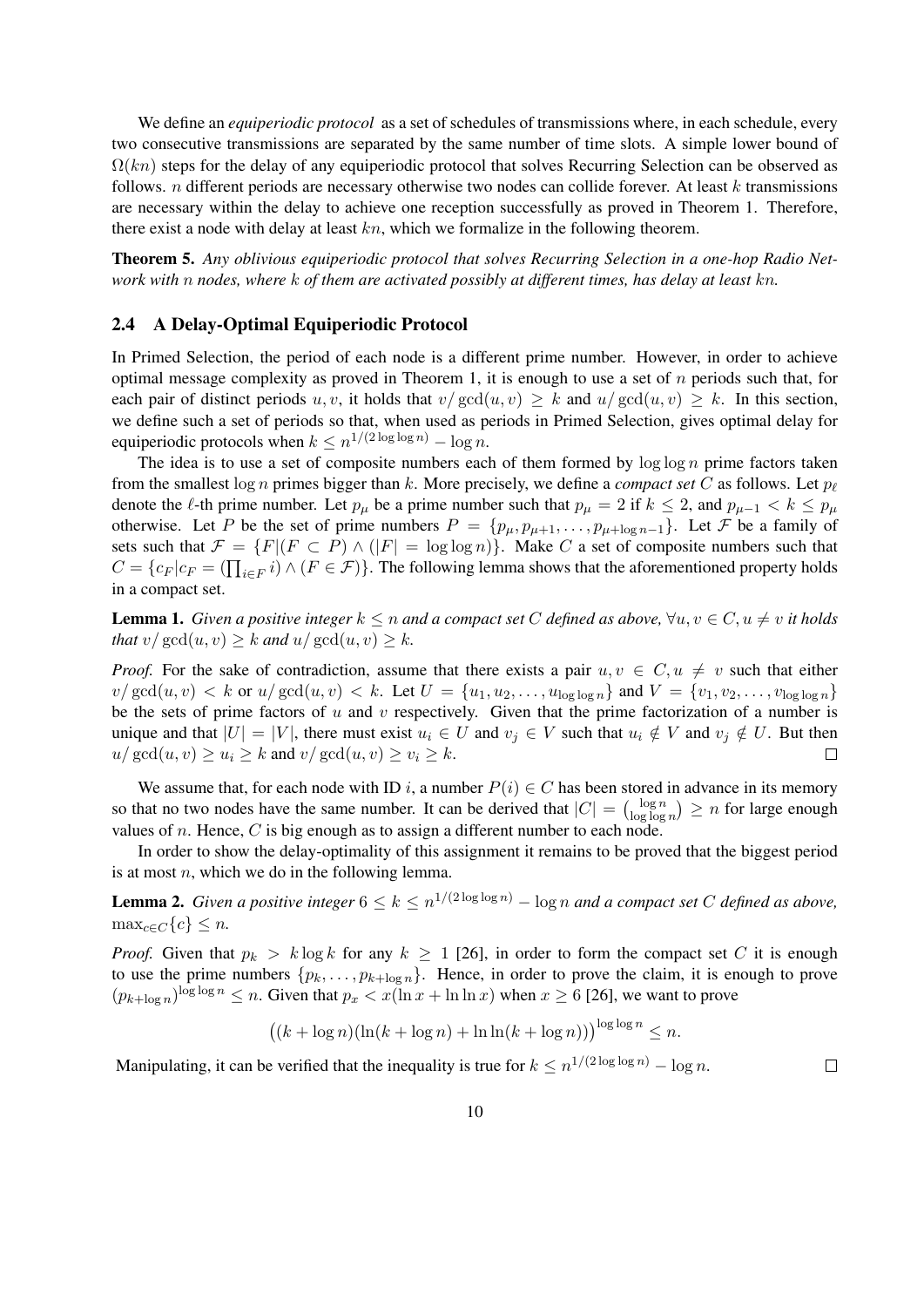Now we are in conditions to state the main theorem for Recurring Selection which can be proved using Lemmas 1 and 2 and Theorems 1 and 5, and can be extended to Recurring Reception and Recurring Transmission.

**Theorem 6.** Given a one-hop Radio Network with n nodes, where  $k \leq n^{1/(2 \log \log n)} - \log n$  nodes are *activated perhaps at different times, using a compact set of periods Primed Selection solves the Recurring Selection problem with optimal message complexity* k *and* kn *delay, optimal for equiperiodic protocols.*

The good news is that this value of  $k$  is actually very big for most of the applications of Sensor Networks, where a logarithmic density of nodes in any one-hop neighborhood is usually assumed.

## 3 Adaptive Protocols

In this section we study adaptive protocols for recurrent communication. First, we present a protocol that improves the delay upper bound over Primed Selection by utilizing a bigger node-memory size. Then, we present a delay optimal protocol by additionally restricting the adversarial wake-up schedule. Given that in these protocols nodes run a pre-processing phase without delay guarantees, the efficiency metrics defined for oblivious protocols are reused, but only after nodes have finished that phase.

### 3.1 Reduced Primed-Selection

The same technique used in Primed Selection yields a reduced delay if we use only  $O(k)$  coprime periods in the whole network as long as we guarantee that, for every node u, every pair of nodes  $i, j \in N(u) \cup \{u\}$  use different coprimes. However, given that the topology is unknown, it is not possible to define an oblivious assignment that works under our adversary.

In this section, we show how to reduce the delay for Recurring Reception introducing a pre-processing phase in which nodes make use of Primed Selection to self-assign those primes appropriately. As argued in Section 2.2, a protocol for Recurring Reception can also be used to solve Recurring Selection without extra cost and Recurring Transmission with constant overhead. Given that in this protocol it is necessary to maintain a set of k primes, we relax the node-memory constraint of the Weak Sensor Model as follows. If the computational power of each node is such that the computation time is negligible with respect to the communication time (so that prime numbers in an interval can be easily computed) it is enough to maintain membership to that set. Thus, we assume that the memory size of each node is bounded only by  $O(k + \log n)$ bits. If that is not the case, we assume that nodes have already in memory those prime numbers. Hence, by the prime number theorem, the memory bound becomes  $O(k^2 \log k + \log n)$ . We further assume that nodes are deployed densely enough so that if we reduce the radius of transmission to  $r/2$  the network is still connected. This assumption introduces only an additional constant factor in the total number of nodes to be deployed *n* and the maximum degree  $k - 1$ .

We first give the intuition of the protocol. As before, we use prime numbers bigger than  $k$  but, additionally, the smallest k of them are left available. More precisely, each node with ID  $i \in 1, \ldots, n$  is assigned a *big* prime number  $p(i)$  so that  $p(1) = p_{j+k} < p(2) = p_{j+k+1} \dots p(n) = p_{j+k+n-1}$ . Where  $p_\ell$  is the  $\ell$ -th prime number and  $p_i$  is the first prime number bigger than k. Again, given that  $k \leq n$  and using the prime number theorem [17], the size in bits of the biggest prime is still in  $O(\log n)$ .

Using their big prime as a period of transmission nodes first compete for one of the k *small* primes left available. Once a node chooses one of these small primes, it announces its choice with period its big prime and transmits its messages with period its small prime. If at a given time slot these transmissions coincide,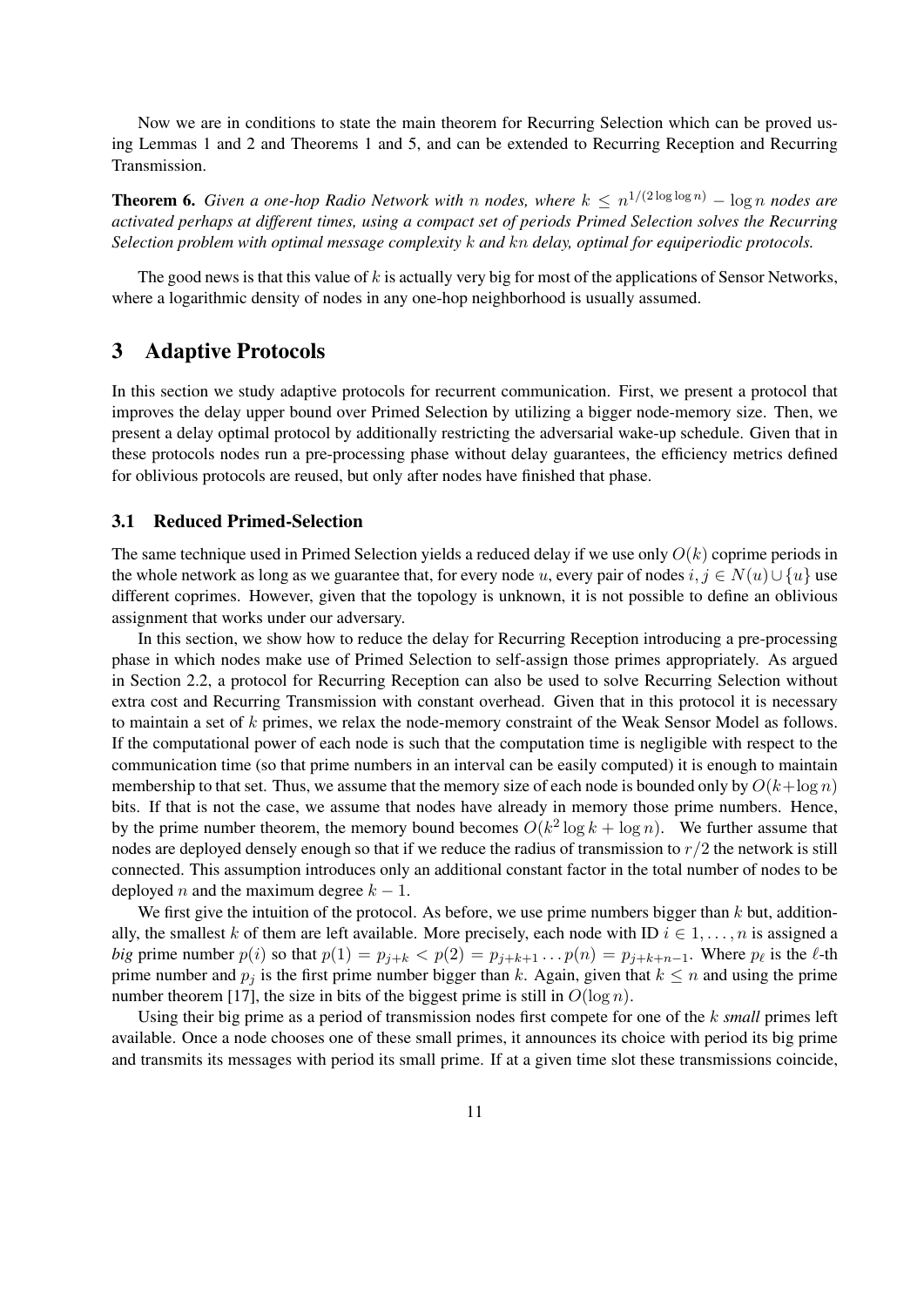it is equivalent to the event of a collision of the transmissions of two different nodes. We choose to produce one of them arbitrarily.

In order to prevent two nodes from choosing the same small prime, each node maintains a counter. A node chooses an available small prime upon reaching a final count. When a node reaches its final count and chooses, it is guaranteed that all neighboring nodes lag behind enough so that they receive the announcement of its choice before they can themselves choose a small prime.

In order to ensure the correctness of the algorithm, no two nodes within two hops should choose the same small prime. Therefore, we use as radius of transmission  $r/2$  for message communication and r for small-prime announcements.

The protocol is detailed in Algorithm 1. It was shown before that the delay of Primed Selection is at most  $k(n+k)(\ln(n+k) + \ln \ln(n+k))$  if  $n+k \ge 6$ , when the first n primes bigger than k are used. Given that in Reduced Primed-Selection we leave available the smallest  $k$  primes bigger than  $k$ , the delay of this modified version of Primed Selection is at most  $k(n + 2k)(\ln(n + 2k) + \ln \ln(n + 2k))$ . For clarity of the presentation, we denote this value as T.

**Algorithm 1:** Reduced Primed-Selection. Pseudocode for node x with assigned prime number  $p(x)$ .  $T = k(n + 2k)(\ln(n + 2k) + \ln(n + 2k))$ . The binary relation  $\prec$  represents component-wise lexicographic order.

```
1
2 my-counter \leftarrow 03 my-time-awake \leftarrow 1
4 used-small-primes \leftarrow \emptyset5
6 once per time slot while my-counter \langle 2T \rangle do
\tau if my-time-awake \equiv 0 \pmod{p(x)} then \ell8 transmit \langle count, my-counter, x \rangle with radius r
9 else if \langle \text{count}, c, i \rangle is received and (my-counter, x \leq (c, i) then //
10 \vert my-counter \leftarrow 0
11 else if \langle \text{prime}, p \rangle is received then //
12 used-small-primes ← used-small-primes \cup \{p\}13 increase my-counter and my-time-awake
14 end
15 my-small-prime-period \leftarrow q \notin used-small-primes // x becomes decided
16 once per time slot do
17 if my-time-awake \equiv 0 \pmod{p(x)} then \qquad18 \vert transmit \langleprime, my-small-prime-period\rangle with radius r
19 else if my-time-awake \equiv 0 \pmod{m}-small-prime-period) then \frac{1}{2}20 \parallel transmit \langle app-message\rangle with radius r/221 increase my-time-awake
22 end
```
Let us call a node that has chosen a small prime a *decided* node and *undecided* otherwise. In order to prove correctnes, we have to prove that every node becomes decided and that no pair of neighboring nodes choose the same prime.

Lemma 3. *Given any node* u *that becomes decided in the time slot* t*, the counter of every undecided node*  $v \in N(u)$  *is at most* T *in the time slot t.* 

*Proof.* Consider a node u that becomes decided at time t. For the sake of contradiction, assume there is an undecided node  $v \in N(u)$  whose counter is greater than T at t. By the definition of the algorithm, v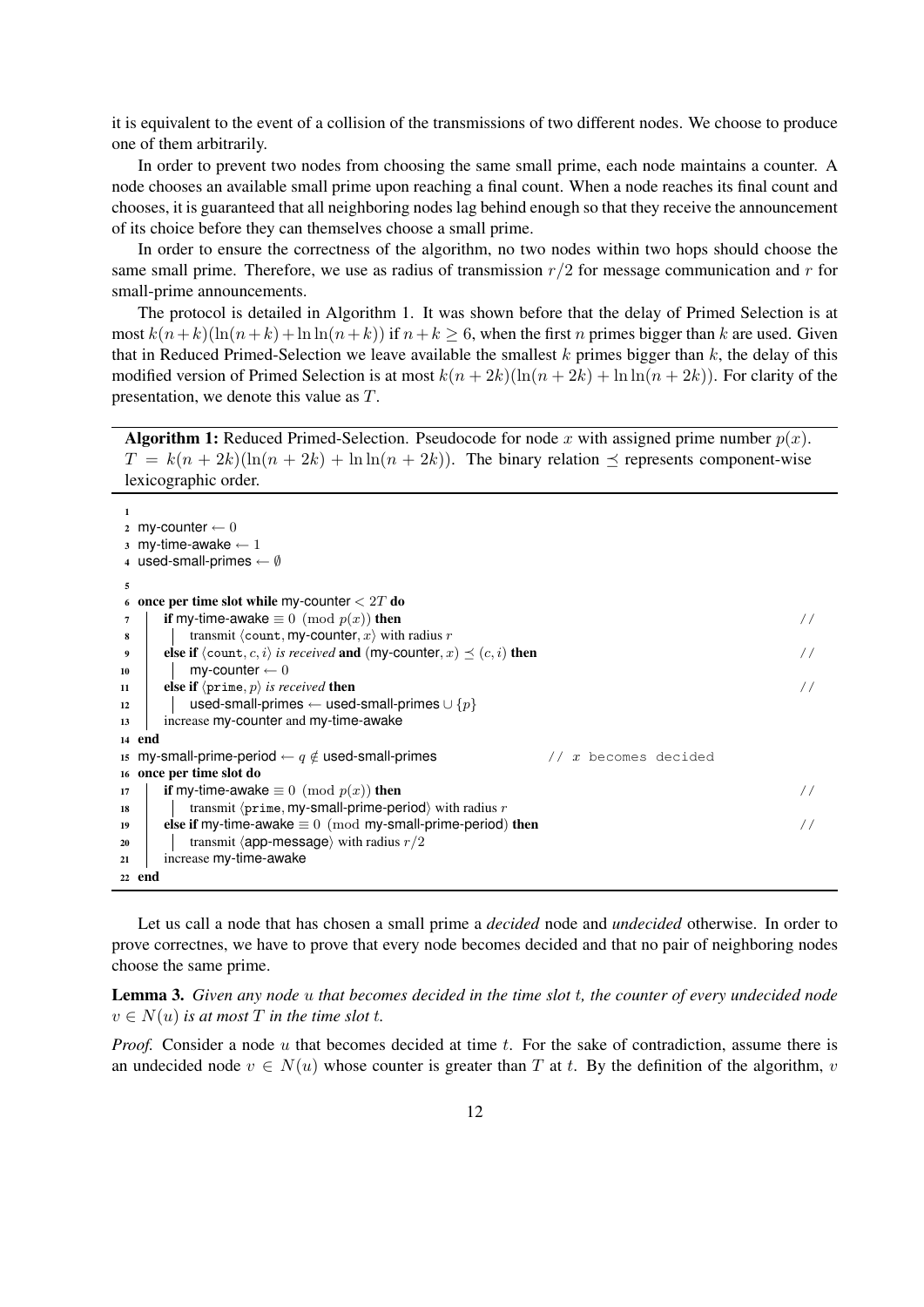did not receive a bigger counter for more than  $T$  steps before  $t$ , and  $u$  did not receive a bigger counter for 2T steps before t. In the interval  $[t - T, t]$  the local counter of u is larger than the local counter of v. As shown in Theorem 4, v must receive from u within T steps. But then, v must have been reset in the interval  $[t-T,t].$  $\Box$ 

**Theorem 7.** *Given a Sensor Network with* n nodes, where the maximum degree is  $k - 1$  and  $6 \leq k \leq n$ , if *nodes run Reduced Primed-Selection, no pair of neighboring nodes choose the same small prime and every* node becomes decided within  $O(Tn^2)$  steps after starting running the algorithm.

*Proof.* The first statement is a direct conclusion of Lemma 3 and Theorem 4. For the second statement, if a node u is not reset within T steps no neighbor of u has a bigger counter and u will become decided within 2T steps. Thus, it takes at most  $(n + 1)T$  steps for the first node in the network that becomes decided. By definition of the algorithm, a decided node does not reset the counter of any other node. Applying the same argument recursively the claim follows.  $\Box$ 

**Theorem 8.** Given a Sensor Network with n nodes, where the maximum degree is  $k - 1$  and  $6 \leq k \leq n$ . *after the pre-processing, Reduced Primed-Selection solves the Recurring Reception problem with delay at*  $m$ ost  $2k^2(\ln(2k) + \ln \ln(2k))$  *and optimal message complexity of k.* 

*Proof.* As in Theorem 4.

## 3.2 Optimal Delay

Due to the pigeonhole principle, any protocol for recurring communication as defined has a delay of at least k–1. Using adaptiveness, it was shown in Section 3.1 how to obtain a delay of  $O(k^2 \log k)$  relaxing the memory size restrictions. A natural question is how to improve further the delay guarantee, perhaps at the cost of relaxing other restrictions. In this section, we show that an asymptotically optimal delay of  $O(k)$  can be achieved by restricting the adversarial node-activation schedule, assuming that each node memory-size is bounded only by  $O((2(n+k)\ln(n+k))^k)$  bits.

We assume the presence of an adversary that activates each node at an arbitrary time slot, but only  $\tau$ time slots may separate the first and last node-activation times. Nodes that are not activated during this time frame will not become active at all, for instance due to failures. As in Section 3.1, we further assume that nodes are deployed densely enough so that, if the radius of transmission is reduced by a constant factor, the network is still connected, introducing only a constant factor overhead in n and k. As before, we focus in Recurring Reception given that Recurring Selection can be solved without extra cost and Recurring Transmission introduces only a constant factor overhead, as shown in Section 2.2.

The protocol presented in this section, named *Prime-Compressed Selection,* includes the same preprocessing technique used in Reduced Primed-Selection (Section 3.1). Thus, in the description that follows, we focus on the differences with respect to Reduced Primed-Selection and we reuse previous proofs.

Upon starting up, nodes compete using Primed Selection, i.e., transmitting with their assigned prime period and radius r, although in this case we use prime numbers bigger than  $2k$ . Instead of competing for a small prime as in Reduced Primed-Selection, each node competes to reserve some slots among those left available by the schedule of transmissions of Primed Selection. To decide when it is safe to choose slots for reservation, each node uses a counter as in Reduced Primed-Selection. After choosing and announcing its choice, each node uses those reserved slots to produce all its future recurrent transmissions, using as radius of transmission  $r/2$  to avoid the hidden-terminal problem. Reusing previous notation, a node that has already chosen slots is called *decided* node and *undecided* otherwise.

 $\Box$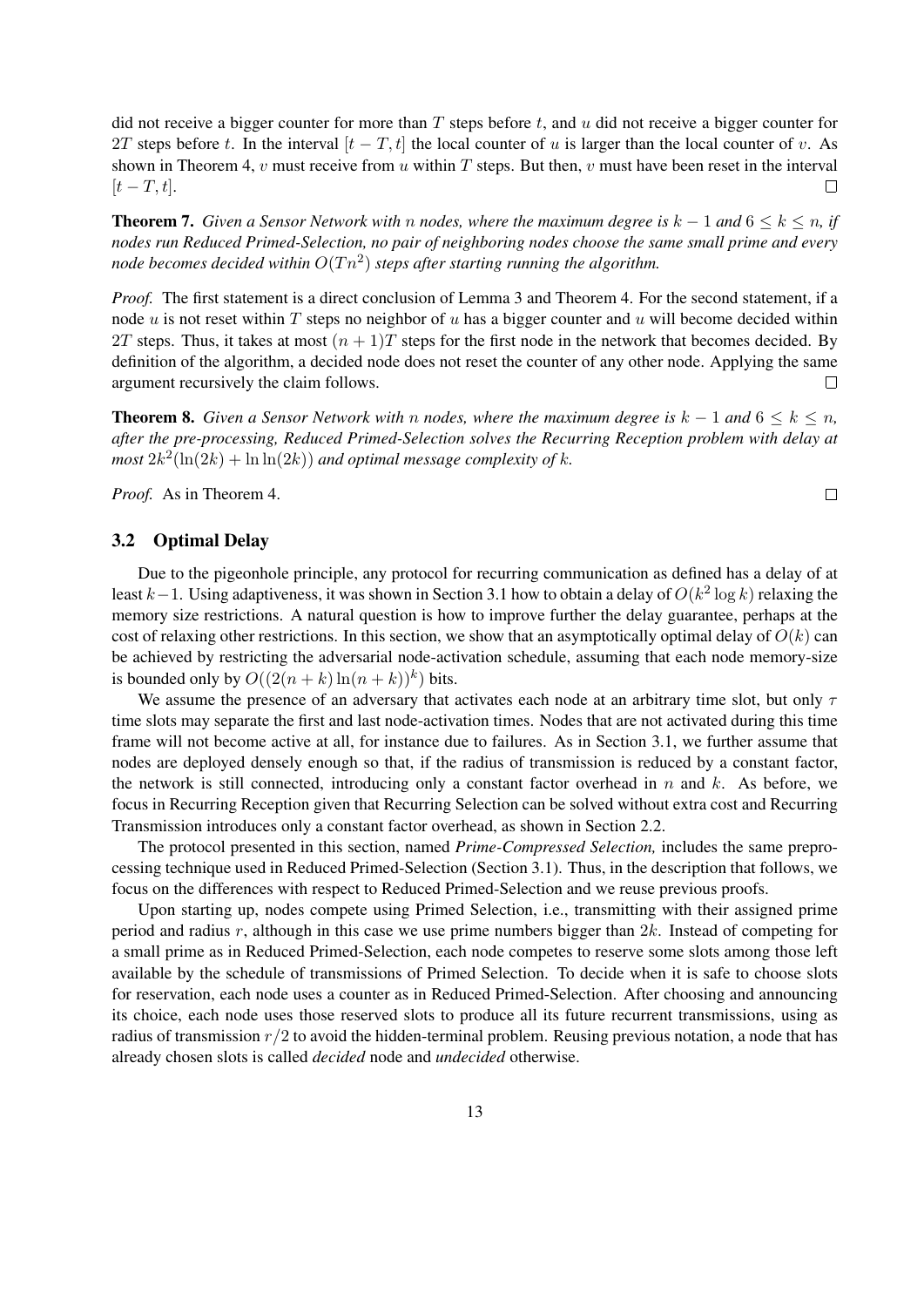In order to disseminate the information needed to choose the slots left available, upon activation, each node repeatedly transmits its pre-assigned prime period, so that neighboring nodes within radius  $r$  keep track of slots used. Waiting long enough, a node receives this information from all its neighboring nodes that will be ever active. Armed with this information, each node  $u$  creates a dynamic map, in its local memory, of the transmissions scheduled in its neighborhood in the next interval of length  $p(u) \prod_{i \in N(u)} p(i)$ , i.e., the period of the schedule of transmissions of  $u$  and its neighbors. The map is dynamic in the sense that  $u$  updates the schedule to the next interval for each time step and, additionally,  $u$  adds the information about slots used by its neighbors upon receiving it. Based on this map, upon reaching its final count,  $u$  makes its choice of available slots and announces its reservation of incoming slots. The map of scheduled transmissions can be stored in u's memory because  $\prod_{i \in N(u)} p_i < p_{n+k}^k < ((n+k)(\ln(n+k) + \ln \ln(n+k)))^k$  by [26].

Further details about the Prime-Compressed Selection protocol can be found in Algorithm 2. We denote the upper bound on the delay of Primed Selection using the smallest n primes bigger than  $2k$  as in the previous section  $T = k(n+2k)(\ln(n+2k)+\ln \ln(n+2k))$ . In the rest of the section, we prove correctness and efficiency.

**Theorem 9.** Given a Sensor Network with n nodes, where the maximum degree is  $k - 1$  and  $6 \leq k \leq n$ , if *nodes run Prime-Compressed Selection, no pair of neighboring nodes choose the same slot and every node* becomes decided within  $O(\tau+Tn^2)$  steps after starting running the algorithm.

*Proof.* We have to prove that every node becomes decided and that no pair of neighboring nodes choose the same slot. The latter can be proved as in Theorem 7. For the former, it has to be proved that all nodes have slots available to make their choice, which we prove as follows.

Claim 1. *For any set of* k *out of* n *nodes running Prime-Compressed Selection and for any interval of* 2k *time slots, there are at least* k *slots that are not used for preprocessing transmissions.*

*Proof.* For the sake of contradiction, assume the claim is false. Then, for some set of k nodes, there is an interval of length 2k such that more than k slots are used for transmissions with period a prime number. However, given that the smallest prime is  $\geq 2k$ , each of those transmissions correspond to a different node. Given that there are at most  $k$  nodes in any neighborhood, this is a contradiction.  $\Box$ 

Regarding the running time, waiting for  $\tau + T$  time slots is enough to guarantee that each node knows the schedule of transmissions of its neighborhood, because within  $\tau$  slots all neighboring nodes will be activated and a non-colliding transmission is received from all neighboring nodes within Primed Selection maximum delay of T. On the other hand,  $O(Tn^2)$  steps are enough for all nodes to become decided as shown in Theorem 7. Thus, the claim follows.  $\Box$ 

The following theorem establishes the result presented in this section.

**Theorem 10.** *Given a Sensor Network with* n nodes, where the maximum degree is  $k - 1$  and  $6 \leq k \leq n$ . *after the pre-processing, Prime-Compressed Selection solves the Recurring Reception problem with message complexity of* 1 *and delay in*  $O(k)$ *.* 

# 4 Conclusions

In this paper, deterministic communication under restricted models of Radio Networks has been studied. The metrics used to establish efficiency were the overhead on the number of transmissions that a node has to produce to effectively communicate with its neighbors, and the delay produced by this overhead. Simple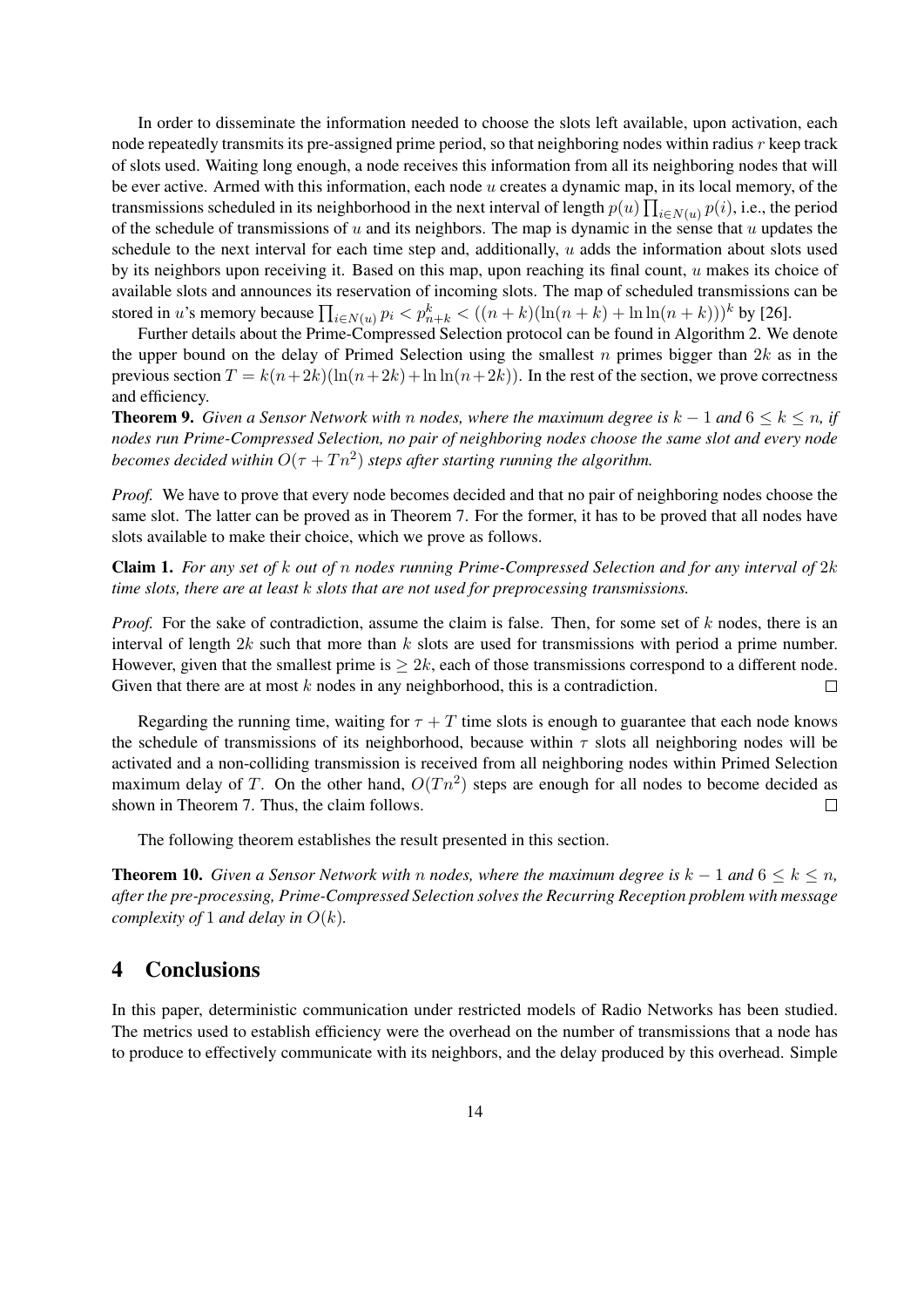Algorithm 2: Prime-Compressed Selection. Pseudocode for node  $x$  with assigned prime number  $p(x)$ .  $T = k(n+2k)(\ln(n+2k) + \ln \ln(n+2k))$ . The binary relation  $\preceq$  represents component-wise lexicographic order.

| 1                                                                                                       |               |
|---------------------------------------------------------------------------------------------------------|---------------|
| 2 my-time-awake $\leftarrow$ 1                                                                          |               |
| 3 set a circular queue of bits neighboring-transmissions according to $p(x)$                            |               |
| once per time slot while my-time-awake $\langle \tau + T \, \text{d}\mathbf{0} \rangle$<br>4            |               |
| if my-time-awake $\equiv 0 \pmod{p(x)}$ then<br>5                                                       | $\frac{1}{2}$ |
| transmit $\langle \text{prime}, p(x) \rangle$ with radius r<br>6                                        |               |
| else if $\langle \text{prime}, p \rangle$ or $\langle \text{count}, c, p \rangle$ is received then<br>7 | $\frac{1}{2}$ |
| update neighboring-transmissions according to $p$<br>8                                                  |               |
| else if $\langle$ slots, s, p $\rangle$ is received then<br>$\boldsymbol{9}$                            | $\frac{1}{2}$ |
| update neighboring-transmissions according to $s$ and $p$<br>10                                         |               |
| increase my-time-awake<br>11                                                                            |               |
| shift neighboring-transmissions for the next time step<br>12                                            |               |
| 13 end                                                                                                  |               |
| 14                                                                                                      |               |
| my-counter $\leftarrow 0$<br>15                                                                         |               |
| once per time slot while my-counter $< 2T$ do<br>16                                                     |               |
| if my-time-awake $\equiv 0 \pmod{p(x)}$ then<br>17                                                      | $\frac{1}{2}$ |
| transmit $\langle$ count, my-counter, $p(x)$ with radius r<br>18                                        |               |
| else if $\langle \text{prime}, p \rangle$ is received then<br>19                                        | //            |
| update neighboring-transmissions according to $p$<br>20                                                 |               |
| else if $\langle$ count, c, p $\rangle$ is received then<br>21                                          | $\frac{1}{2}$ |
| if (my-counter, $x) \preceq (c, p)$ then my-counter $\leftarrow 0$<br>22                                |               |
| update neighboring-transmissions according to $p$<br>23                                                 |               |
| end<br>24                                                                                               |               |
| else if $\langle$ slots, s, p $\rangle$ is received then<br>25                                          | $\frac{1}{2}$ |
| update neighboring-transmissions according to $s$ and $p$<br>26                                         |               |
| increase my-counter and my-time-awake<br>27                                                             |               |
| shift neighboring-transmissions for the next time step<br>28                                            |               |
| end<br>29                                                                                               |               |
| 30                                                                                                      |               |
| set a circular queue of bits my-reserved-slots according to neighboring-transmissions                   |               |
| 31<br>once per time slot do<br>32                                                                       |               |
| if my-time-awake $\equiv 0 \pmod{p(x)}$ then<br>33                                                      | $\frac{1}{2}$ |
| transmit $\langle$ slots, my-reserved-slots, $p(x)$ with radius r<br>34                                 |               |
| else if my-time-awake is in my-reserved-slots then<br>35                                                | $\frac{1}{2}$ |
| transmit $\langle$ app-message $\rangle$ with radius $r/2$<br>36                                        |               |
| increase my-time-awake<br>37                                                                            |               |
| shift my-reserved-slots for the next time step<br>38                                                    |               |
| 39 end                                                                                                  |               |
|                                                                                                         |               |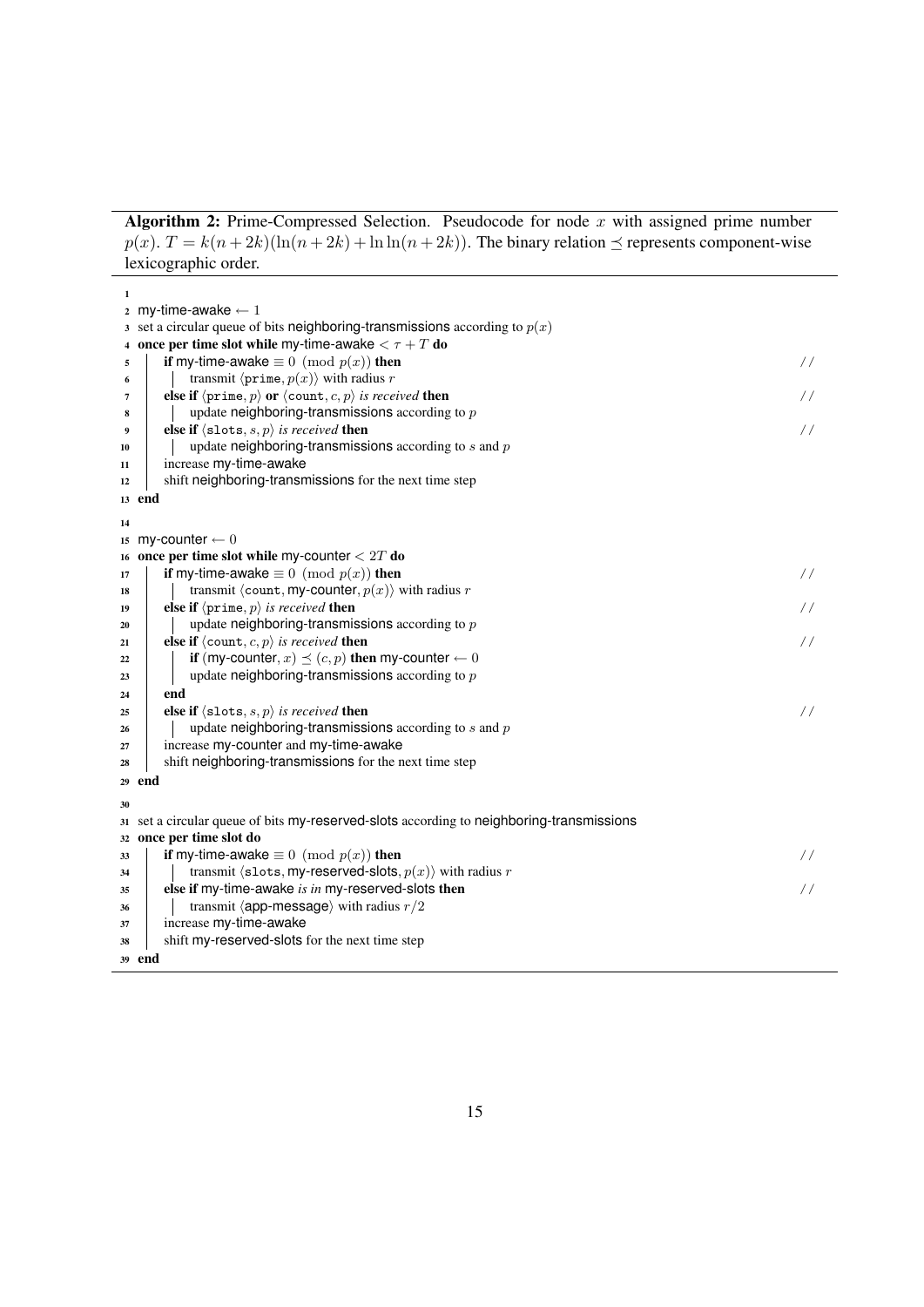pigeonhole-principle arguments yielded lower bounds for these metrics, both matched for the important class of equiperiodic protocols, and in message complexity for oblivious protocols. Relaxing the nodememory size and the node-activation schedule constraints, it was shown how to improve the time delay using adaptiveness, matching the lower bound. We leave for future work the study of upper bounds that hold even without these relaxations or lower bounds that show that such goal is not feasible. Another important line of work is to consider models were the total number of nodes n or the number of nodes activated k is unknown beforehand.

## References

- [1] N. Alon, A. Bar-Noy, N. Linial, and D. Peleg. Single round simulation in radio networks. *Journal of Algorithms*, 13:188–210, 1992.
- [2] R. Bar-Yehuda, O. Goldreich, and A. Itai. On the time-complexity of broadcast in multi-hop radio networks: An exponential gap between determinism and randomization. *Journal of Computer and System Sciences*, 45:104–126, 1992.
- [3] A. De Bonis, L. Gasieniec, and U. Vaccaro. Generalized framework for selectors with applications in optimal group testing. In *Proc. of 30th International Colloquium on Automata Languages and Programming*, volume 2719 of *Lecture Notes in Computer Science*, pages 81–96, 2003.
- [4] B. Chlebus, L. Gasieniec, A. Lingas, and A. Pagourtzis. Oblivious gossiping in ad-hoc radio networks. In *In Proc. of 5th International Workshop on Discrete Algorithms and Methods for Mobile Computing and Communications*, pages 44–51, 2001.
- [5] B. S. Chlebus, L. Gasieniec, A. Gibbons, A. Pelc, and W. Rytter. Deterministic broadcasting in unknown radio networks. *Distributed Computing*, 15:27–38, 2002.
- [6] B. S. Chlebus, L. Gasieniec, A. Östlin, and J. M. Robson. Deterministic radio broadcasting. In *Proc. of 27th International Colloquium on Automata Languages and Programming*, pages 717–728, 2000.
- [7] M. Chrobak, L. Gasieniec, and D. Kowalski. The wake-up problem in multi-hop radio networks. In *Proc. of the 15th Annual ACM-SIAM Symposium on Discrete Algorithms*, pages 985–993, 2004.
- [8] M. Chrobak, L. Gasieniec, and W. Rytter. Fast broadcasting and gossiping in radio networks. In *Proc. of the 41st IEEE Annual Symp. on Foundation of Computer Science*, page 575, 2000.
- [9] A.E.F. Clementi, A. Monti, and R. Silvestri. Selective families, superimposed codes, and broadcasting on unknown radio networks. In *Proc. of the 12th Annual ACM-SIAM Symposium on Discrete Algorithms*, pages 709–718, 2001.
- [10] A. Czumaj and W. Rytter. Broadcasting algorithms in radio networks with unknown topology. *Journal of Algorithms*, 60(2):115–143, 2006.
- [11] A.G. Dyachkov and V.V. Rykov. A survey of superimposed code theory. *Problems Control and Inform. Theory*, 12(4), 1983.
- [12] M. Farach-Colton, R. J. Fernandes, and M. A. Mosteiro. Bootstrapping a hop-optimal network in the weak sensor model. *ACM Transactions on Algorithms*, 5(4):1–30, 2009.